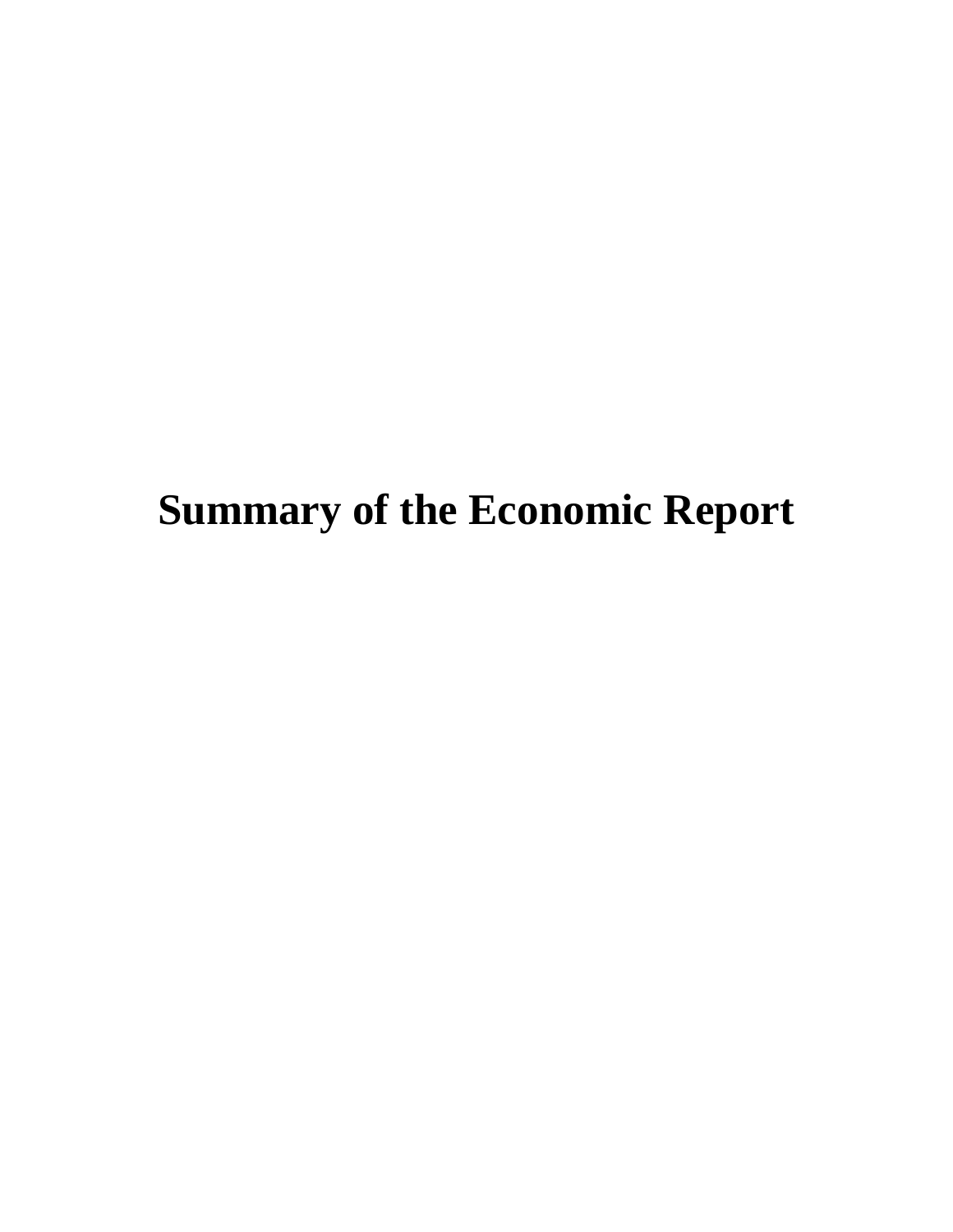# **Summary of the Economic Report**

This economic report addresses, through its six parts, the most significant economic, financial, monetary and banking developments and events witnessed in the domestic economy during year 2004, and analyses their most salient reflections on the various aspects of the Kuwaiti economy, particularly those connected to the trends of economic growth, domestic prices, population and labor force, along with CBK's efforts in drawing and implementing the monetary policy, the measures and programs of supervision and oversight of the banking and financial sector, the effects thereof on the principal monetary variables and aggregates, and the development of the financial indicators expressing the performance of the banking and financial system units and their current financial positions and structures with regard to sources and uses of funds. The report also monitors and analyzes the developments in public finance within the general budget of ministries and governmental departments, foreign trade and balance of payments statistics and the activity in the Kuwait Stock Exchange. As has been the case in previous years, CBK was keen on basing this analysis of the developments in the economic, financial monetary and banking conditions of the State of Kuwait during year 2004, on latest available data and statistics, so as to present a comprehensive and objective view of the effect of these developments on the developments in the general performance of the Kuwaiti economy and the positions of its internal and external financial balances.

The most important developments and events in the economic report issued by the Central Bank of Kuwait for year 2004 can be summarized as follows:

#### **First- Performance of the Domestic Economy:**

The first part of the economic report addressed the main trends in the performance of the Kuwaiti economy during year 2004, in regard to economic growth, domestic prices, and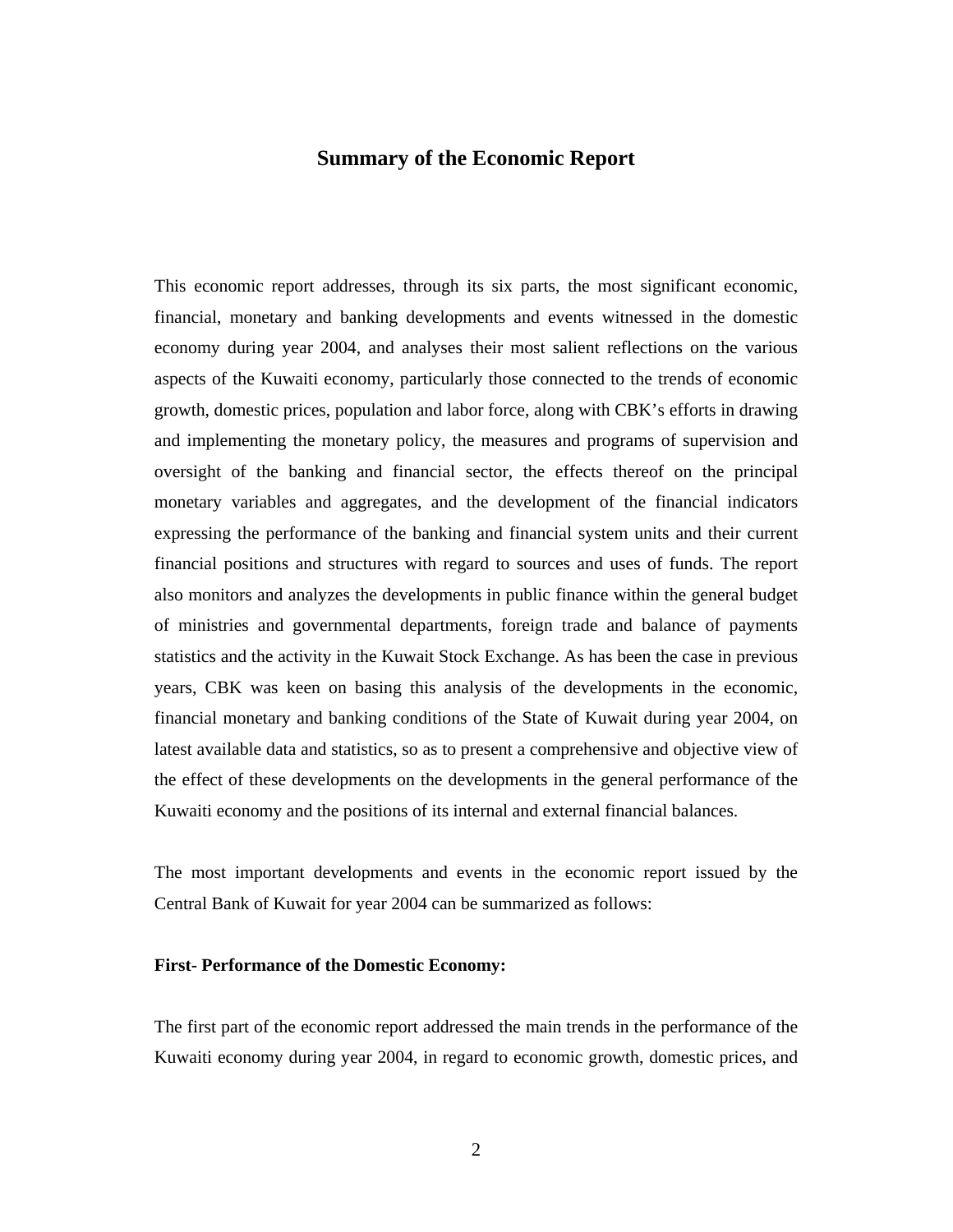population and labor force. The most important aspects presented by this part of the report can be summarized as follows:

## **1- Economic Growth**:

- The State of Kuwait GDP at current prices witnessed an accelerated growth during 2004, thereby reaching KD 16420.3 million, against KD 13768.1 million in 2003, i.e. a growth of KD 2652.2 million (19.3%), compared to a growth of 18.8% during the previous year.
- This growth in the State of Kuwait GDP at current prices during 2004 essentially reflects the favorable developments witnessed in world oil markets, and the accompanying rise in world oil prices on the one hand, along with the increase in Kuwait's crude oil production rates on the other. This reflected on the total value added at current prices in the oil sectors (crude oil and natural gas production and the refined petroleum products industry) which witnessed an accelerated growth, thus reaching KD 8613.3 million during 2004, compared with KD 6367.4 million in the previous year, i.e. a growth of KD 2245.9 million or 35.3% compared with a growth of 31.6% during the previous year. In return for the increase in the total value added a current prices in the oil sectors, its ratio in the composition of the State of Kuwait GDP at current prices increased from 46.8% during 2003 to 52.8% during 2004.
- The total value added at current prices in the non-oil sectors (excluding the refined petroleum products industry) witnessed a deceleration in growth, thereby reaching KD 7686.2 million during 2004, from KD 7265.6 million during 2003, i.e. an increase of KD 420.6 million or 5.8%, following its growth by KD 9.3% in the previous year. Along with the relative deceleration in the growth rate of the total value added at current prices in the non-oil sector, its ratio in the composition of the State of Kuwait GDP at current prices declined from 52.8% during 2003 to 46.8% during 2004.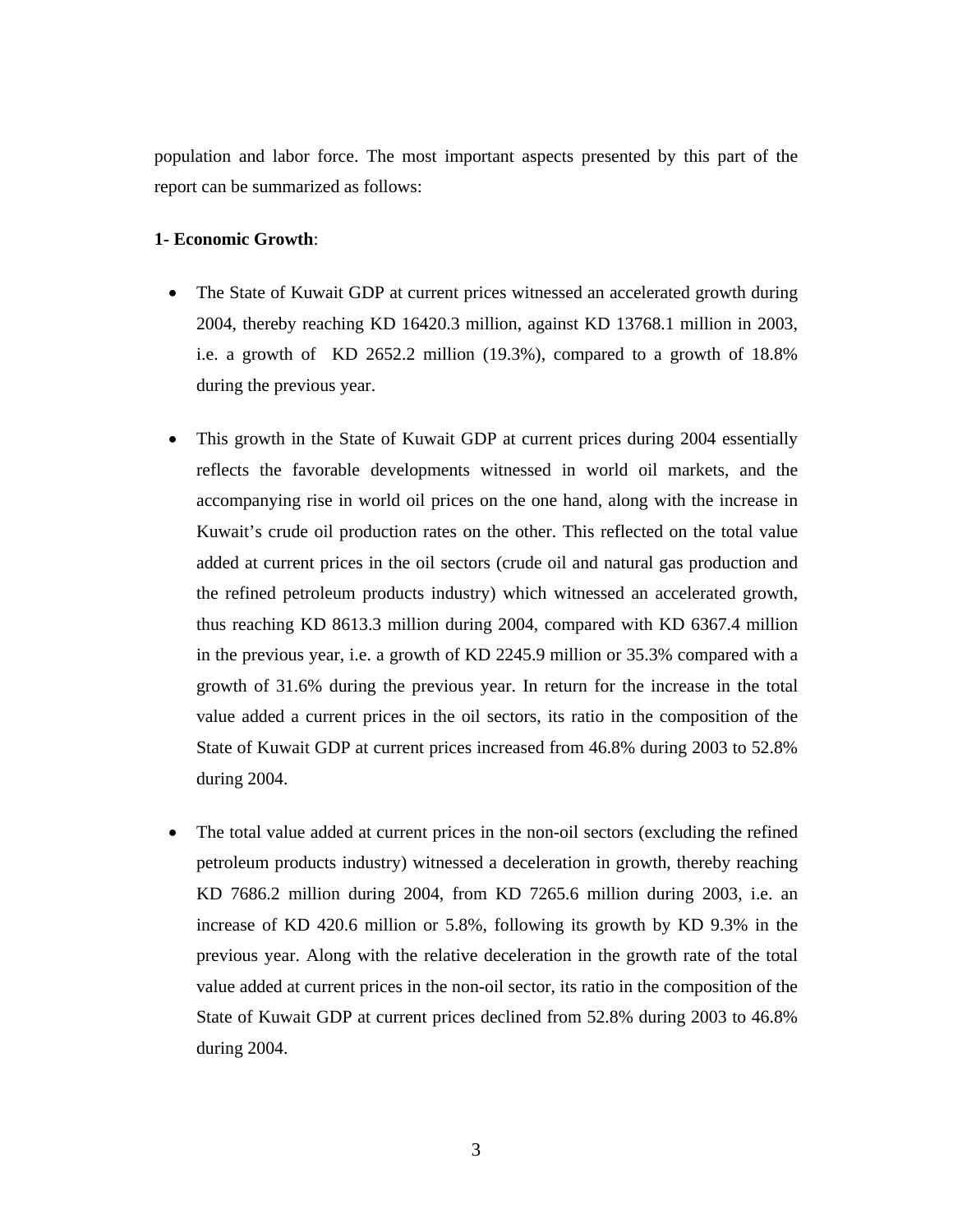- The value added at current prices in all non-oil sectors during year 2004, achieved a positive growth, though at rates which were often below their corresponding rates of 2003. Worth mentioning within this context is that the Community, Social and Personal Services activity contributed the highest portion (35%) of the growth in the total value added to GDP by the non-oil sectors during 2004, whereby that activity grew by KD 147 million or 5.4%, compared with a growth of 7.7% during 2003. The Financial Institutions activity came second to the Community, Social and Personal Services activity with regard to its relative contribution (33.6%) to the growth in the total value added in the non-oil sectors, as it grew by KD 141.4 million (15.3%) during 2004, compared to a growth of 21.5% during the previous year. The Wholesale and Retail Trade, Hotels & Restaurants activity witnessed a growth of 8.4% during 2004, compared with a growth of 12.1% during the previous year. Furthermore, an acceleration was witnessed in the growth of the value added in both the Construction activity (from 6.7% to 8.4%) and Real-estate activity (from 2.2% to 5.2%) between 2003 and 2004, respectively.
- As for the sources of the rise in GDP at current prices, from the perspective of expenditures on GDP, the major portion (92.5%) of that rise resulted from the increase in expenditure of the outside world on the GDP (exports of goods and services) by KD 2453 million or 33% to KD 9885 million during 2004, from KD 7432 during the previous year. Furthermore, the total expenditure by residents, which represents the sum of the final government and private consumption expenditure, and expenditure on gross capital formation, rose by KD 737.2 million or 6.6% to KD 11990.3 million during 2004, from KD 11253.1 million during the previous year.
- The Gross National Product (GNP) at current prices rose during 2004 by 24% to KD 18306.3 million, from KD 14768.1 million during the previous year. The National Income at current prices rose by 24.6%, from KD 13699.6 million during 2003 to KD 17068.4 million during 2004. Accordingly, the average per-capita share of the GNP at current prices rose from KD 5514.4 during 2003 to KD 6453.6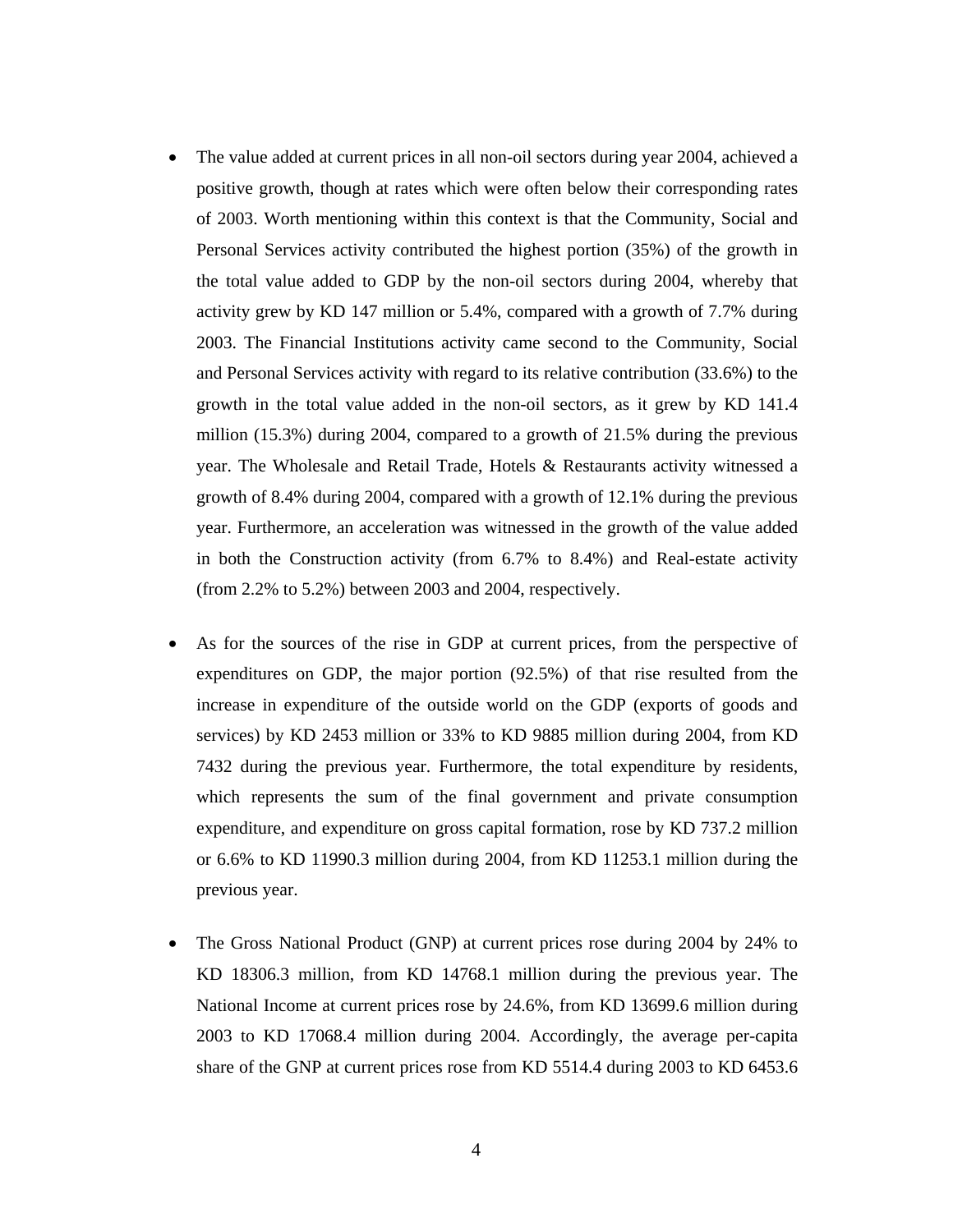in 2004, i.e. an increase of KD 939.2 (17%). This rise occurred despite the acceleration in population growth from 5.1% in mid-2003 to 6.5% in mid-2004.

# **2- Domestic Prices:**

- The inflation rate, measured as the relative change in the General Consumer Price Index (year  $2000=100$ ), was stable at less than 2 percentage points during 2004, as it reached 1.3% during that year, compared to 1% during the previous year.
- The rate of inflation, measured by the relative change in the General Wholesale Price Index (1980=100), decelerated from 1.9% during 2003 to 0.4% during 2004. This deceleration is attributable to the decline in the rate of increase of the general level of wholesale prices of imported goods, from 2.6% during 2003 to 0.3% during 2004. As for the general level of wholesale prices of domestically produced goods, it recorded a rise of 0.4% during 2004, following a decline of 0.3% during the previous year.

#### **3- Population and Labor Force:**

- The total population of the State of Kuwait increased at an accelerated rate from 2.547 million at end of 2003 to 2.754 million at end of 2004, i.e. a growth of 8.1% compared with a growth of 5.2% during the previous year. The largest portion (86.2%) of that growth in total population is attributable to the rise in non-Kuwaiti population by 11% during 2004 compared to a rise of 6.4% in the previous year. Furthermore, the Kuwaiti population rose by 3.1% during 2004, following a rise of 3.2% during the previous year.
- The mentioned rise in the total population of the State of Kuwait essentially reflects the marked growth in the number of economically active individuals, i.e. those aged between 15 and less than 60 years, by 9.5% at end of 2004 compared to their number at end of the previous year. Accordingly, the ratio of economically active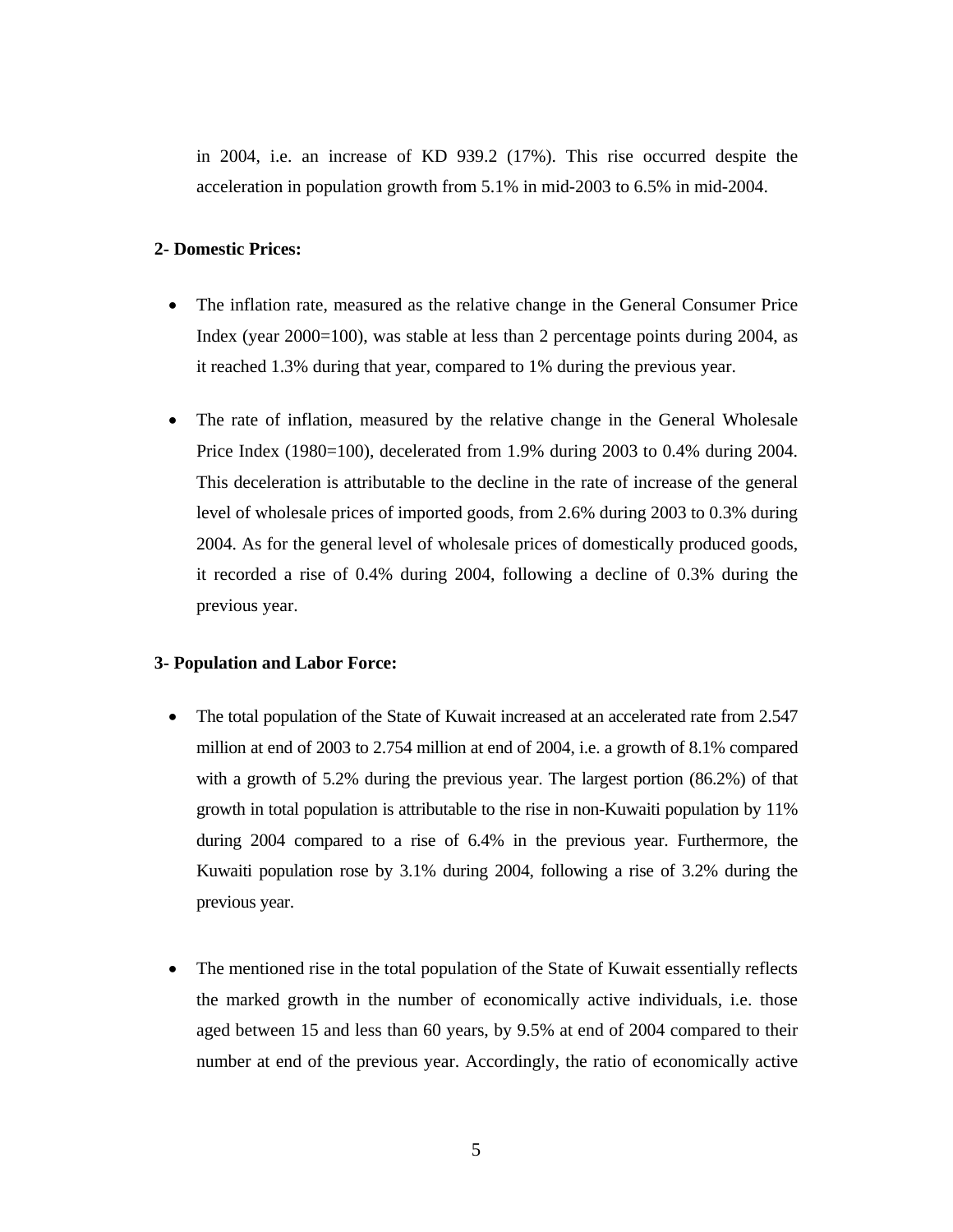individuals to the total population increased to 74.8% from 73.8% at end of the two mentioned years respectively. This rise encompassed both the Kuwaiti population (from 54.6% to 55%) and non-Kuwaiti population (from 84.8% to 85.3%) between 2003 and 2004.

- The number of individuals under 15 years of age grew at an accelerated rate, from a growth rate of 1.5% during 2003, to a growth rate of 3.6% during 2004. This acceleration encompassed both the Kuwaiti and non-Kuwaiti populations aged less than 15 years. The report also indicated the rise in relative weight of individuals less than 15 years of age in the Kuwaiti population to 40.5%, and the continued increase in the number of individuals in that group (by 1.9% during 2004).
- The growth rate of the total labor force in the State of Kuwait accelerated from 7.5% during 2003 to 11.5% during 2004. This rise in 2004 encompassed both the Kuwaiti labor force (by 7.1%) and non-Kuwaiti labor force (by 12.5%). Consequently, the relative importance of the national labor force in the total labor force declined (from 19.1% to 18.3%), along with the rise in the relative importance of the expatriate labor force (from 80.9% to 81.7%) between the end of 2003 and 2004, respectively.
- Labor force rose by 13% in the private sector and by 4% in the governmental sector at end of 2004 compared to end of the previous year. The largest portion (93.1%) of the growth in the private sector labor force during 2004 was essentially due to the rise in expatriate labor force in that sector. On the other hand, the largest portion (82.9%) of the growth in the governmental sector labor force during 2004 was essentially due to the rise in national labor force in that sector.

#### **Second- Monetary Developments and Activity of CBK:**

The second part of the report focused on reviewing CBK's activity in drawing and implementing the monetary policy of the State of Kuwait, and analyzing the role played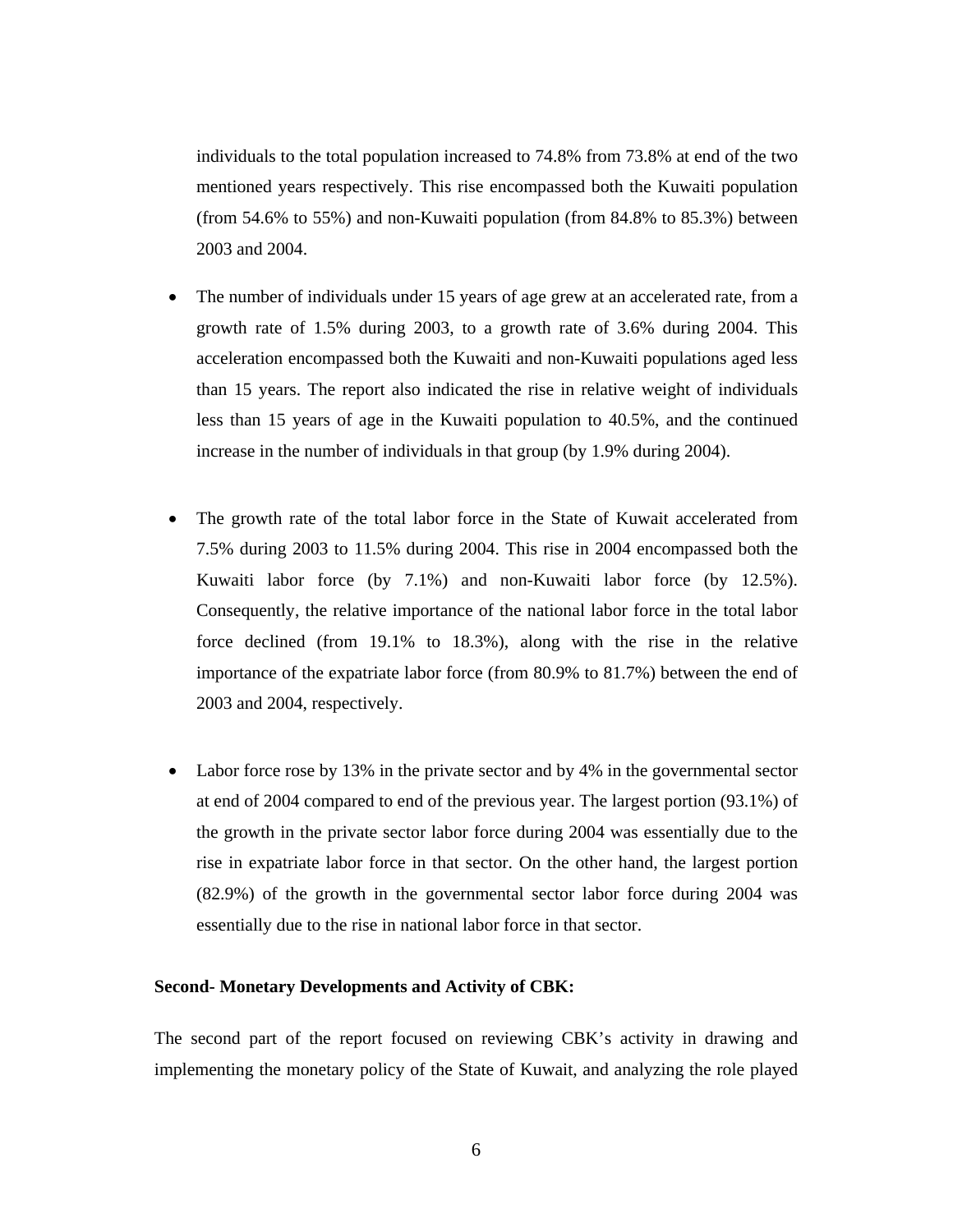by that policy in influencing the trend of the main monetary indicators and aggregates, in accordance with the firm establishment of the bases of monetary stability in the country and the enhancement of the opportunities and elements of self-generated growth in the national economy, within the framework of the State general economic policy. The report also followed up the developments concerning CBK's activity in the supervision and oversight of the banking and financial system units, and its role in directing and rationalizing the credit policy of banks and investment companies subject to its supervision, within its efforts aimed at generating an atmosphere that contributes to further strengthening these units and ensuring the soundness of their financial positions, in line with the prudent banking and financial practices.

The main aspects presented in this report on CBK's efforts within the monetary policy aimed at firmly establishing the atmosphere of monetary stability, enhancing the opportunities and elements of self-generated growth in the country, and developing the main monetary indicators and aggregates during 2004, can be summarized in the following:

- 1- The report pointed to the acceleration in the growth rate of Money Supply in its broad definition (M2) by KD 1254 million or 12.1% to KD 11655.2 million at end of 2004, from KD 10401.2 million at end of 2003 during which it grew by 7.8%. This growth in Money Supply in its broad definition (M2) was the sum of the increase in both Money (the narrow definition of Money Supply, M1) by KD 562.7 million or 21.5%, and Quasi-Money by KD 691.3 million or 8.9%. The factors affecting changes in Money Supply (M2), reflected the sum of the rise in net foreign assets of these institutions (essentially local banks) by KD 1068.1 million or 43.3% (from KD 2466.7 million to KD 3534.8 million) and their net domestic assets (essentially claims on the private sector) by KD 185.9 million or 2.3% (from KD 7934.5 million to KD 8120.4 million).
- 2- The balances of the utilized portion of cash credit facilities extended by local banks to the various domestic economic sectors, rose to KD 9867 million at end of year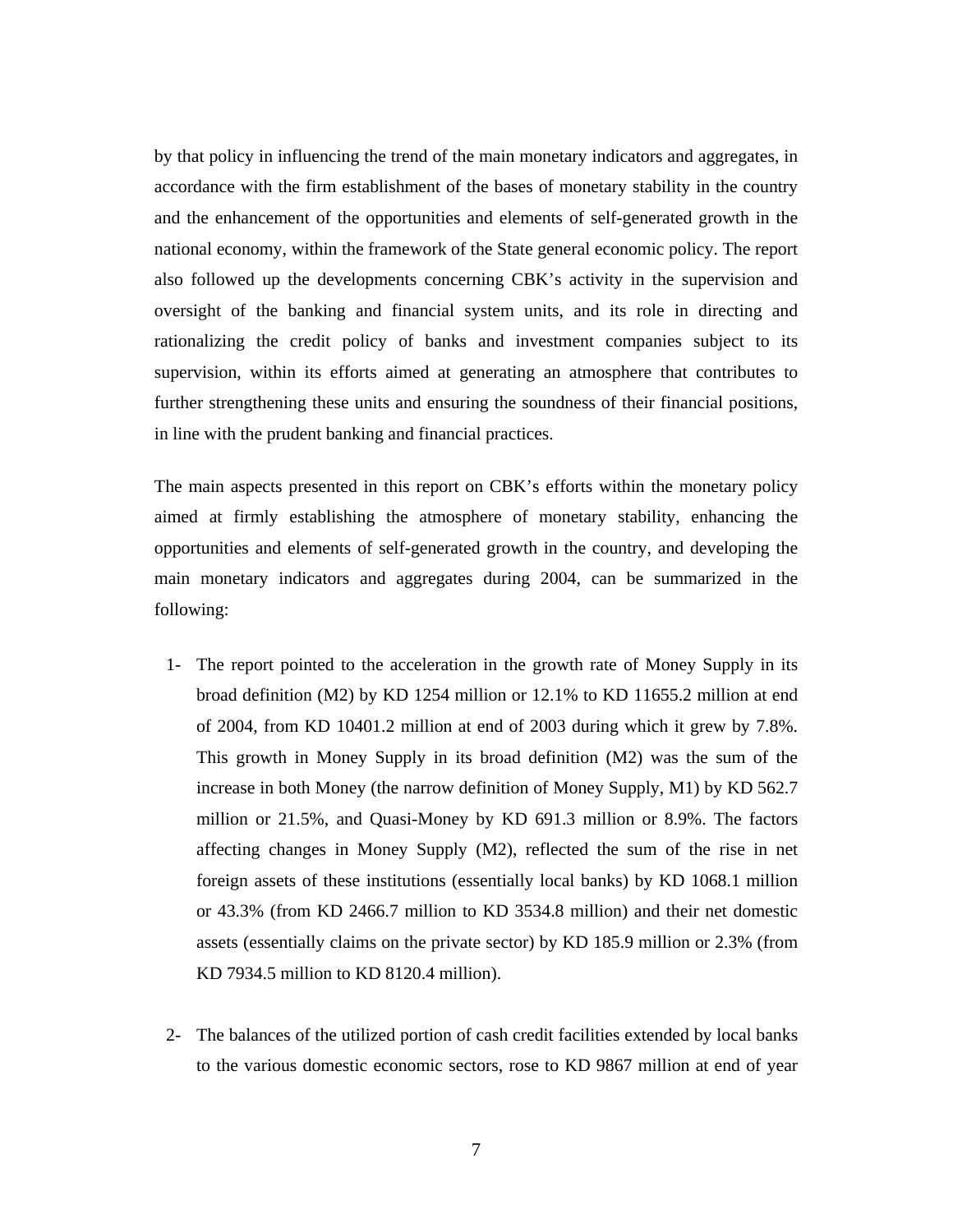2004, from KD 8419.43 million at end of year 2003, i.e. a rise of KD 1447.6 million or 17.2%, compared to a rise of KD 1565.9 million or 22.8% during the previous year. The largest portion (65.1%) of that increase was concentrated in the first half of 2004. This rise was the outcome of the increase of extended credit facilities in some sectors and their decline in others, whereby this rise was concentrated in the Personal Facilities sector (by KD 713.5 million, or 20.7%), the Real-Estate sector (by KD 585.1 million, or 40.8%), the Trade Sector (by KD 218.3 million, or 20.4%), the Non-Bank Financial Institutions sector (by KD 130.8 million, or 20.1%). The decline was concentrated in the balances of these facilities extended to the economic sectors recorded under the 'Others' item (by KD 123.1 million, or 19.8%) and the Construction sector (by KD 41.1 million, or 6.5%).

- 3- CBK issued during 2004, five decisions regarding raising the rate of discount and rediscount of commercial papers presented to CBK by local banks, and which it accepts to discount or rediscount. According to these decisions, the discount rate was increased by a total of 1.5 percentage point (from 3.25% to 4.75%). These decisions were aimed at maintaining the competitiveness of the national currency as a store of domestic savings in light of the uptrend in interest rates on major currencies in general, ahead of which the US dollar. In light of the above mentioned increases of CBK's discount rate during 2004, the average interest rates on the KDdenominated customers' time deposits with local banks witnessed some rise in the second half of 2004, after reaching record lows at end of the first half of that year. This coincided with a marked rise, and by larger extent, in the averages of local banks' interest rates on the US dollar deposits. These developments resulted in the narrowing of the margins between the averages of local banks' interest rates on customer KD deposits and US dollar deposits.
- 4- The follow-up of developments in the exchange rate of the Kuwaiti dinar against the major currencies indicates that the exchange rate of the Kuwaiti dinar maintained its relative stability against these currencies during 2004, under the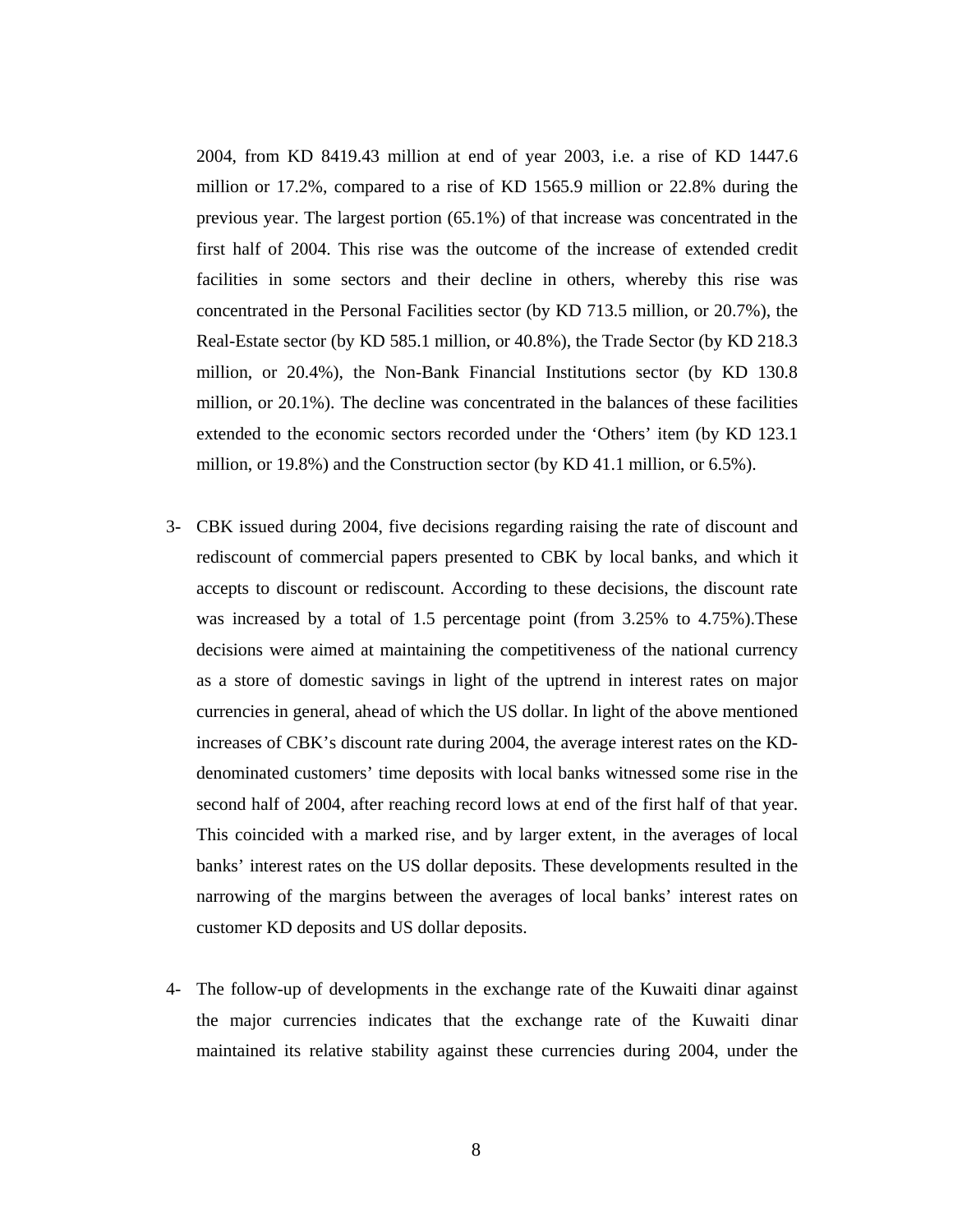exchange rate policy of pegging the Kuwaiti dinar to the exchange rate of the US dollar within specific margins, noting that CBK started applying that policy as of the beginning of 2003, according to the Decree No. 266 of year 2002, issued on 15 October 2002, concerning the KD exchange rate policy.

Within this context, the report indicated that the Kuwaiti dinar was stable against the US dollar at 294.70 fils during 2004, which is below the parity rate by 4.93 fils or 1.6%. The exchange rate of the US dollar against the other major currencies followed in general a downtrend during 2004, despite displaying upward and downward fluctuations. The exchange rate of the US dollar fluctuated markedly, and within relatively broader margins, against the other major currencies during 2004, whereby the difference between the highest and lowest exchange rates of the US dollar against these currencies reached 16.8% against the Swiss franc, 15.5% against the Euro, 12% against the Japanese yen, and 10.6% against the Sterling pound.

5- The circulars, instructions, and regulations issued by CBK during year 2004 to the units subject to its oversight, reflect CBK's continued efforts in enhancing the soundness of the financial positions of the banking and financial sector units registered with it, within the context of its role in the supervision and oversight of these units. These efforts encompassed off-site monitoring and on-site inspection, along with the issuance of instructions aimed at shoring up the bases of stability in the local banking and financial sector, and firmly establishing professionally sound practices in this sector's units. Within this context, the report indicated that the CBK issued in 2004 new instructions, and introduced modifications to previously issued instructions regarding the activities of the local banking and financial sector's units subject to its supervision, in line with the developments on the domestic and world scenes. Among the most significant of these instructions are those concerning the limits of credit facilities extended by local banks and investment companies to financial institutions, the principles of good governance in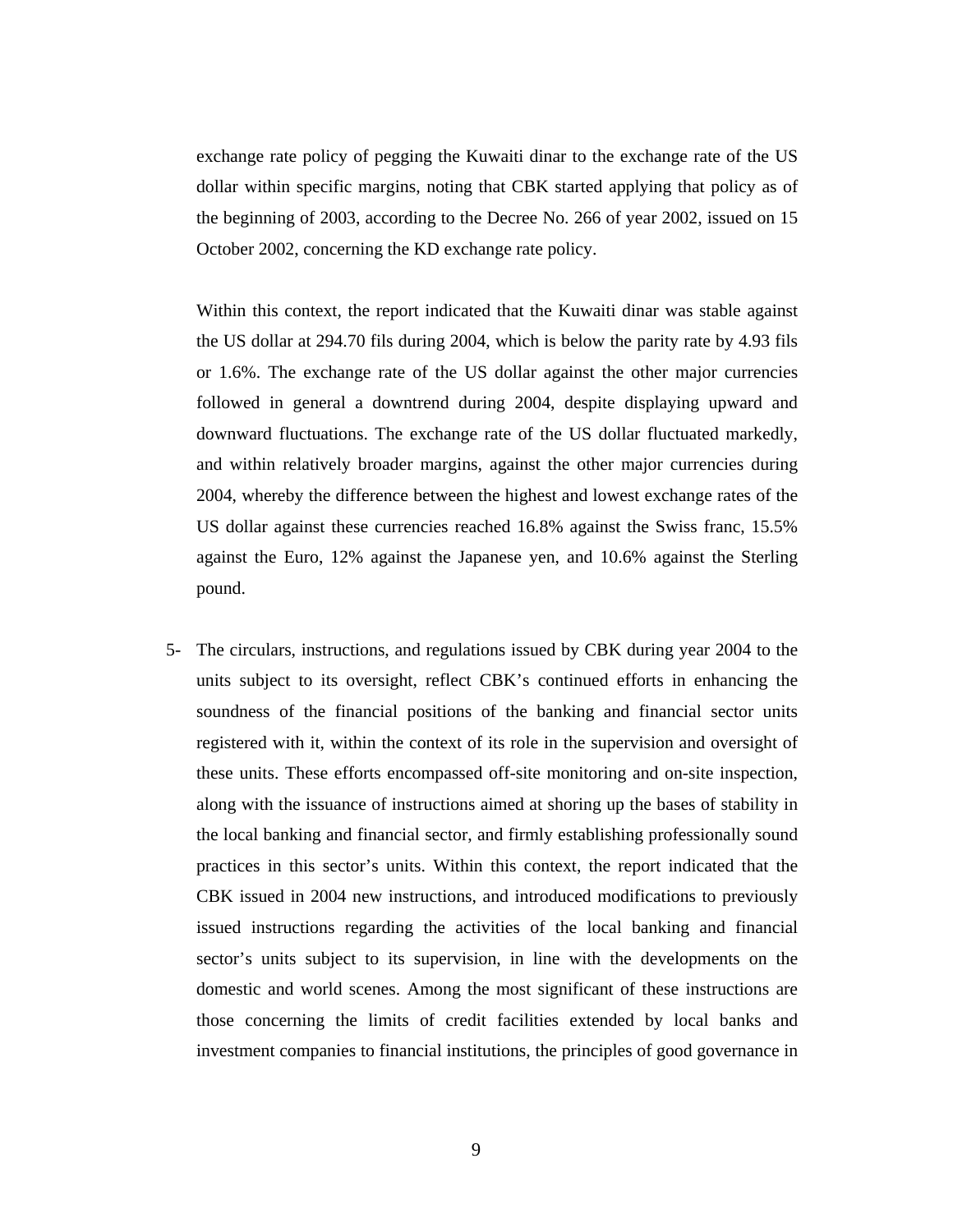financial institutions, the submission of periodic data to CBK, the rules and regulations for the extension of consumer loans and other installment loan, the Liquidity System according to the Maturity Ladder Approach, and the use of credit cards.

6- The developments in the balances of public debt instruments during year 2004 indicate the continuation of CBK's efforts which started since November 1987 in the management of public debt instruments (Treasury Bills and Treasury Bonds) on behalf of the Ministry of Finance. The CBK uses these instruments in regulating the levels of domestic liquidity through the open-market operations of both the primary market for issuing Treasury Bills and Bonds, and the secondary market for trading (buying and selling) these instruments. In this regard, the report indicated that during 2004, the CBK offered thirty issues of Treasury Bills with a total nominal value of KD 2515.2 million, and fourteen issues of these bonds of one-year maturity with a total nominal value of KD 1339 million. During that year, thirtyone previous issues of Treasury Bills with a total nominal value of KD 2617.7 million, and thirteen previous Treasury Bonds issues with a total nominal value of KD 1270 million reached maturity. In light of these developments, the outstanding balance of public debt instruments (Treasury Bills and Bonds) declined by KD 33.5 million or 1.4% to KD 2427 million at end of year 2004, compared to KD 2460.5 million at end of 2003.

#### **Third- Financial Indicators of the Banking and Financial Sector:**

The third part of the report addressed the developments in the local banking and financial system during 2004 through the data and indicators derived from the aggregate balance sheets of the groups of units within this system. The main developments highlighted in this part of the report, can be highlighted as follows:

**1- The institutional structure of the banking and financial system** witnessed an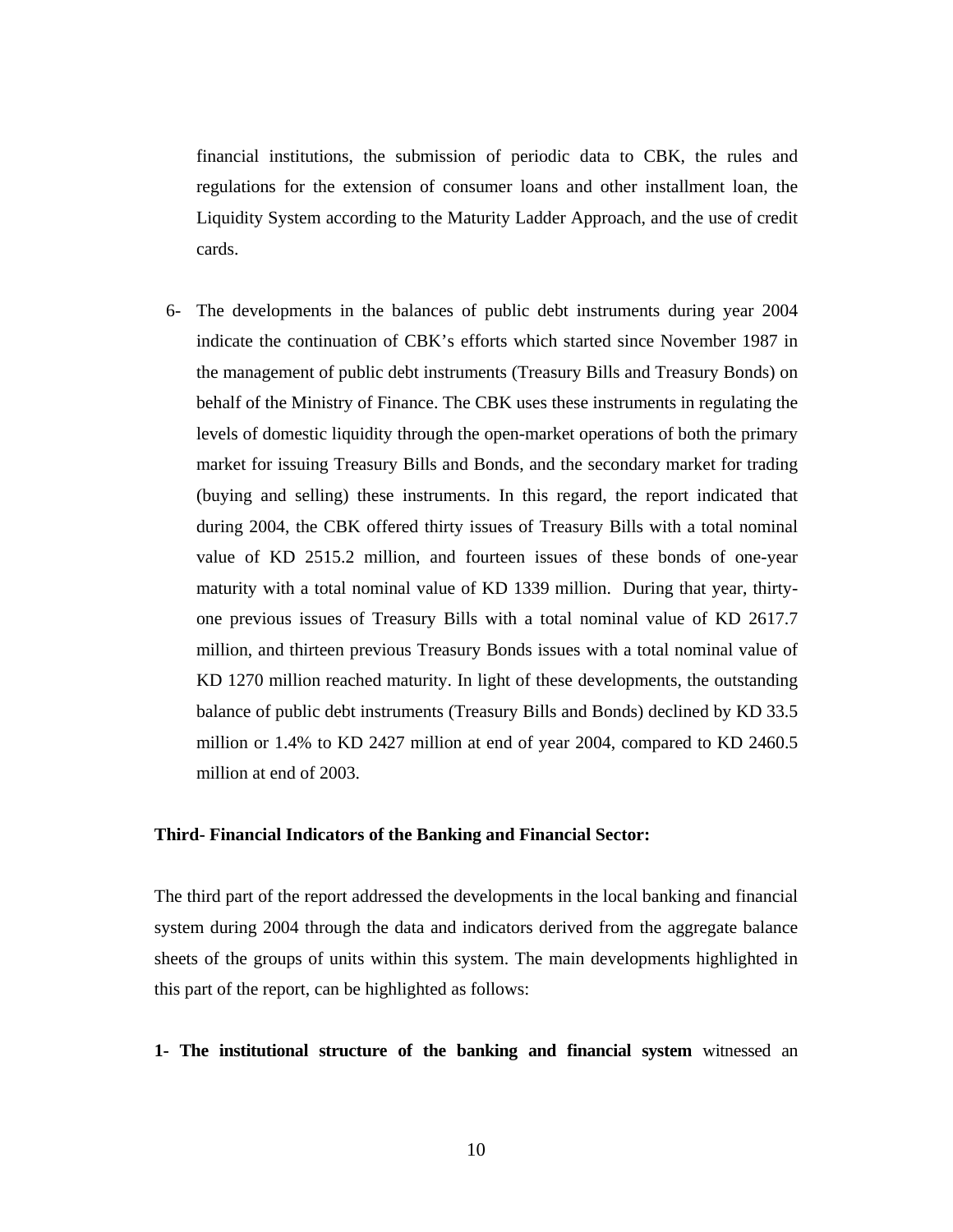expansion during 2004. Following the issuance of Law No. 30 of year 2004, concerning the addition of a special section on Islamic banks to the Third Article of Law No. 32 of year 1968 concerning Banks, the Central Bank of Kuwait and the Organization of Banking Business, the Kuwait Finance House was registered in CBK's register of Islamic banks, and, a new Islamic bank (Bubyan Bank) was established. Additionally, CBK granted preliminary approval for the conversion of a specialized local bank (Kuwait Real-Estate Bank) into an Islamic bank.

Furthermore, during 2004, the Law No. 28 of year 2004 was issued to amend certain provisions of Law No. 32 of year 1968 concerning Banks, the Central Bank of Kuwait and the Organization of Banking Business, to allow the opening of foreign banks' branches in to the State of Kuwait. During that year, CBK's Board of Directors endorsed the principles, regulations and controls regarding the licensing and operation of foreign banks' branches in the domestic market. Also, during 2004, a license was issued to the French bank 'BNP Paribas' to open a branch in the State of Kuwait.

The number of investment companies registered with CBK and subject to its supervision rose to 42 companies (of which 14 companies operating according to the provisions of Islamic Sharia's) at end of 2004, due to the addition of two new companies (operating according to the provisions of Islamic Sharia's), against 40 companies at end of 2003 (of which 12 investment companies operating in accordance with the provisions of Islamic Sharia). Also, the number of exchange companies subject to CBK's supervision increased from 32 companies at end of 2003 to 35 companies at end of 2004. The number of investment funds registered with CBK and subject to its supervision rose markedly in 2004, for the third consecutive year, by the addition of 11 new investment funds, thus bringing their number to 60 funds at end of year 2004 from 48 funds at end of the previous year.

2- During 2004, local banks continued to develop their sources and usages of funds, along with strengthening the structural bases of their financial positions, through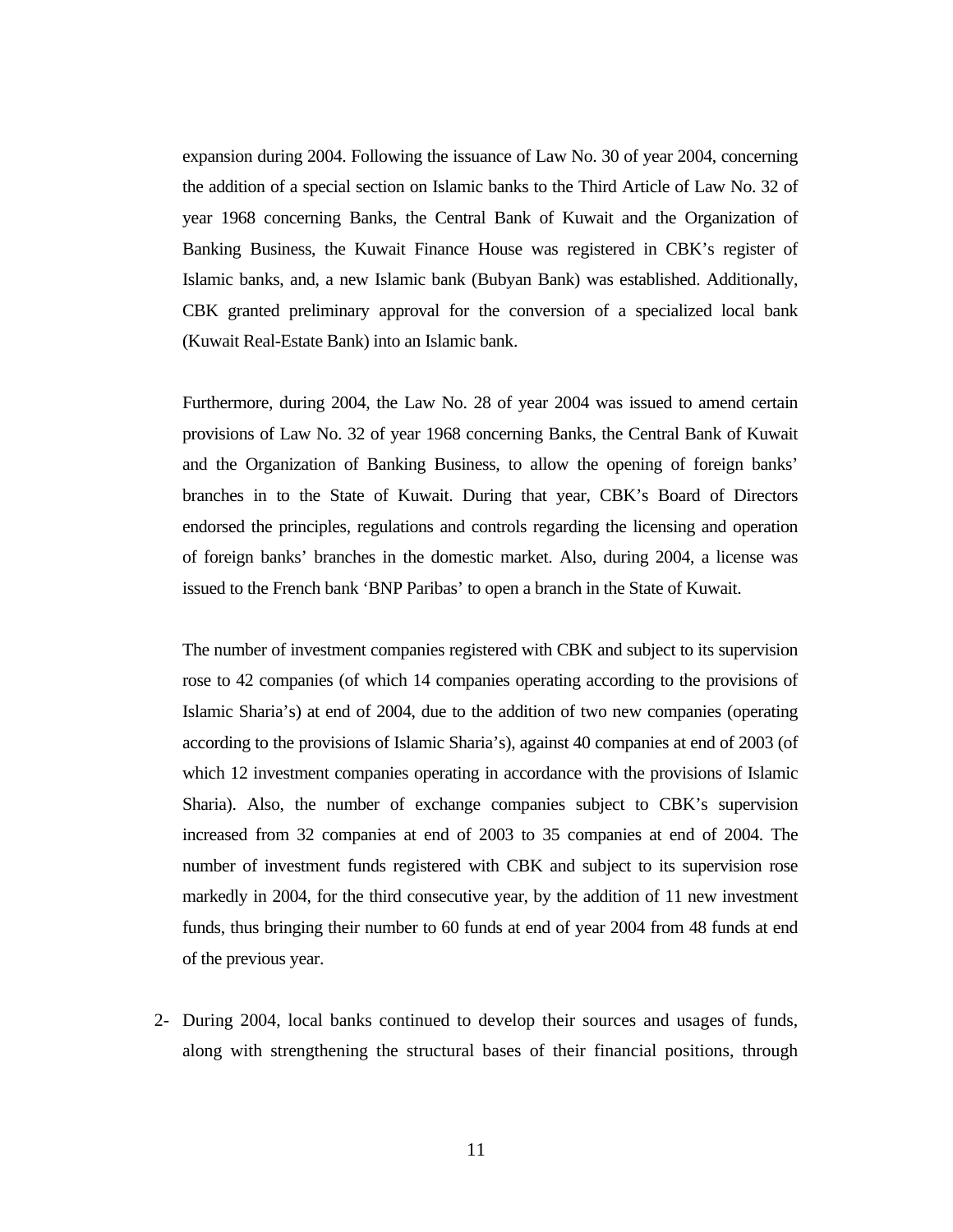attracting and using funds at the domestic and foreign levels, and availing of the financing opportunities made available by the improvement of the regional security conditions, and the accompanying growth in the country's population and construction activity, along with availing of the investment opportunities offered by the improvement of rates of return on investments in world markets. The **total aggregate balance sheet of local banks** continued its growth during 2004, reaching a new record level of KD 19144.2 million at year end, i.e. a growth of KD 330.3 million (or 1.8%) above its level (KD 18813.9 million) at end of 2003. That growth resulted form the confluence of several factors, chief among which was the marked growth in the balances of private sector's deposits with local banks, in addition to government deposits and shareholders' equity on the liabilities side. In return, an increase was recorded in the domestic assets of local banks, particularly in their claims on the private sector and their foreign assets.

- 3- The analysis of financial flows indicate that local banks, in order to make available financial resources for their operations in year 2004, resorted to reducing their domestic assets (deposits with local banks, claims on the government, and time deposits with CBK), to a larger extent than raising their domestic liabilities (private sector deposits, government deposits, and shareholders' equity), as was the case in the previous year. Regarding the use of domestic financial resources made available to them during 2004, local banks increased their domestic assets (particularly claims on the private sector, in the form of credit facilities extended to residents, domestic financial and non-financial investments), and reducing some elements of domestic liabilities (specifically, local banks deposits), and reduced some elements of domestic liabilities (specifically deposits with local banks). In general, local banks' operations during 2004 were characterized by realizing domestic financial resources in excess of their domestic uses during the mentioned year on the one hand, and surpassing the domestic financial resources realized during the previous year, on the other.
- 4- Regarding the results and conclusions derived from the developments in the items of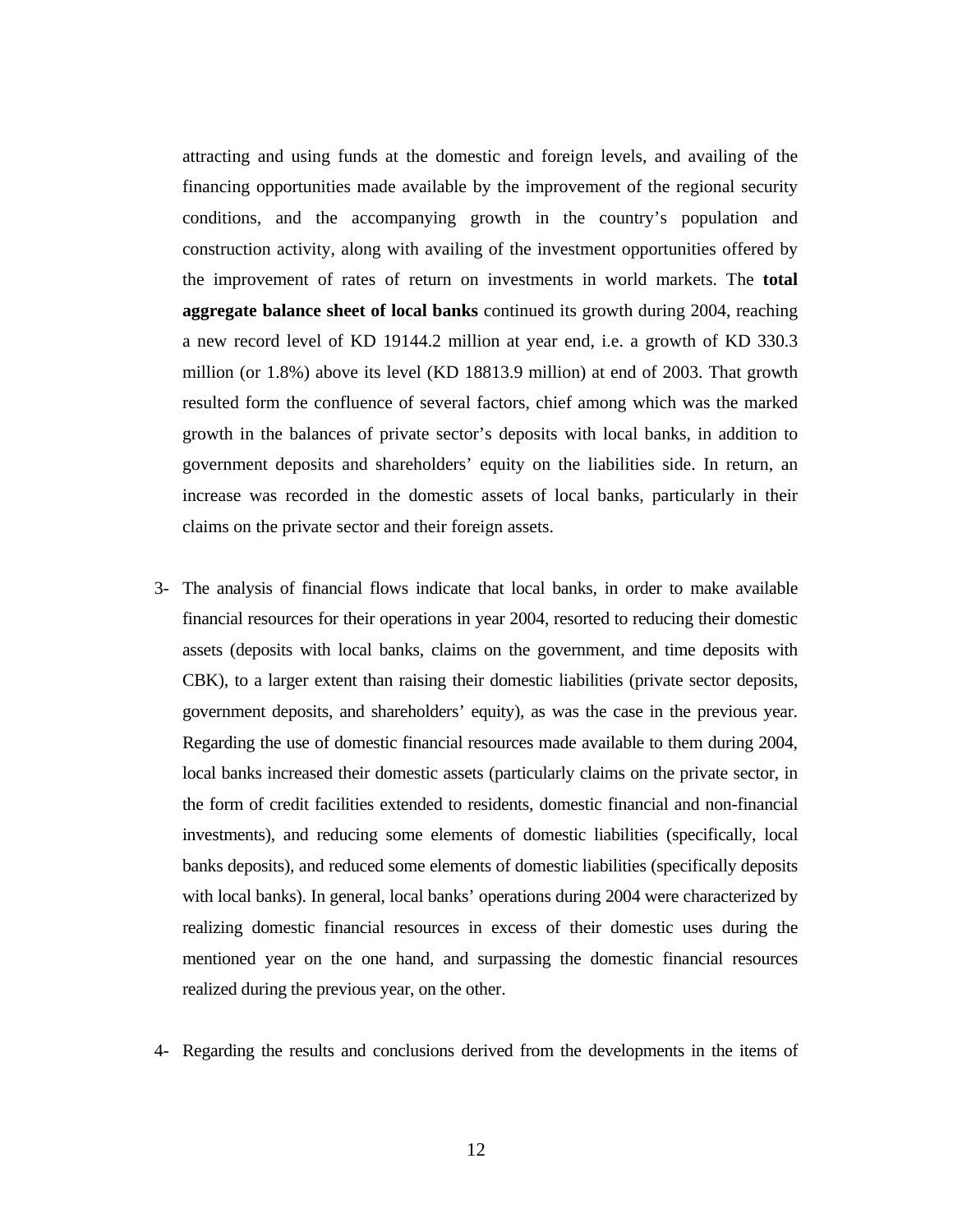local banks' aggregate balance sheets, the report indicates that the marked expansion (by 16.1%) in the funding extended by local banks to the private sector, resulted essentially from the rise in total demand, following the enhanced confidence in the Kuwaiti economy, in light of the rise in oil prices, and the growth in the domestic economic activity, driven by the rise in public expenditure and the decline in domestic interest rates on the one hand, and the improvement of the security situation in the region on the other. Worth noting in this regard are the developments in CBK's monetary policy during 2004 (of which the consecutive raises in the discount rate during the second half of 2004, and the rationalization of the credit policies of local banks), and the role of these developments in curbing the accelerated growth of bank credit.

The local interbank money-market operations decreased noticeably, as the balances of interbank deposits of these banks declined by KD 1509.5 million (or 51.8%) on the assets side, and by KD 1192.6 million (or 46.6%) on the liabilities side at end of 2004.This decline was essentially due to certain CBK's instructions regarding netting the balances of Certificates of Deposit sold to local banks from the balances of certificates of deposit purchased from these banks, and netting the amounts extended as loans to banks against the amounts borrowed from them, when calculating the maximum allowed limit of consumer loans and other installment loans.

The report highlights that the private sector deposits represent the first and most important source of funds to local banks. The balances of these deposits realized, during 2004, a growth rate of 12.3%, after a rise by 7.6% in the previous year. This rise in the balances of private sector deposits is attributable to several factors, particularly the rise in total domestic demand, as a result of the growth of public expenditures and CBK's efforts to promote the attractiveness of the national currency.

The net foreign assets of local banks recorded a substantial rise at end of year 2004,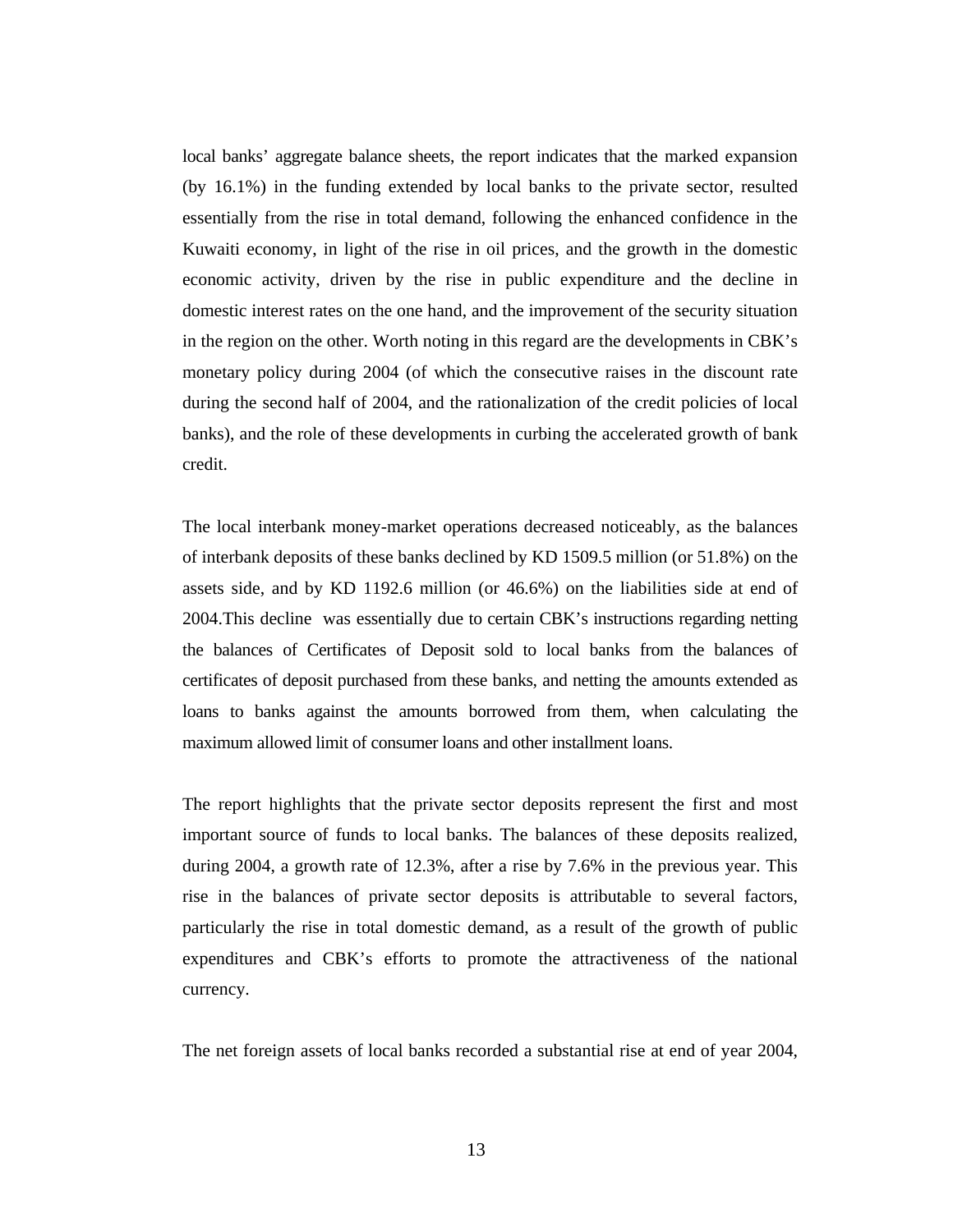for the second consecutive year, to KD 1369.8 million, i.e. by KD 869.3 million (or 173.7 %), above its level of KD 500.5 million at end of 2003. This rise resulted essentially from the rise in foreign assets, particularly deposits with foreign banks.

- 5- Local banks achieved record profit levels in year 2004, surpassing those realized during the previous years. In this regard, net profits realized from local banks' activities reached KD 475.2 million during year 2004, compared to KD 372.7 million and KD 307.6 million during 2003 and 2002 respectively. Available aggregate data on local banks show that the capital adequacy ratio for each of these banks remains discernibly higher than the minimum required limit according to international recommendations. The average Capital Adequacy Standard for all local banks subject to CBK's supervision reached 17.3% at end of year 2004.
- 6- **Local investment companies** (whether conventional or operating according to the provisions of Islamic Sharia) subject to CBK's supervision continued in year 2004 to increase their operations and expand their activities, regarding their sources and uses of funds. Available data indicate that the total assets of local investment companies (42 companies, of which 28 conventional investment companies and 14 investment companies operating according to the provisions of Islamic Sharia) reached KD 6359.7 million at end of 2004, against KD 5527.2 million at end of year 2003 (40 companies).

Worth noting is that local investment companies manage off-balance sheet funds within their contra accounts, mostly as third party investments, which exceed the total aggregate balance sheet of these companies. These funds totaled KD 8.5 billion at end of 2004, compared with KD 7.1 billion at end of 2003, i.e. a growth of KD 1.4 billion or 19.7%. Consequently, it could be said that local investment companies manage funds in the form of assets and contra accounts totaling KD 14.8 billion at end of 2004, which indicates the increased significance and the diversification of the investment activity of domestic investment companies in the national economy.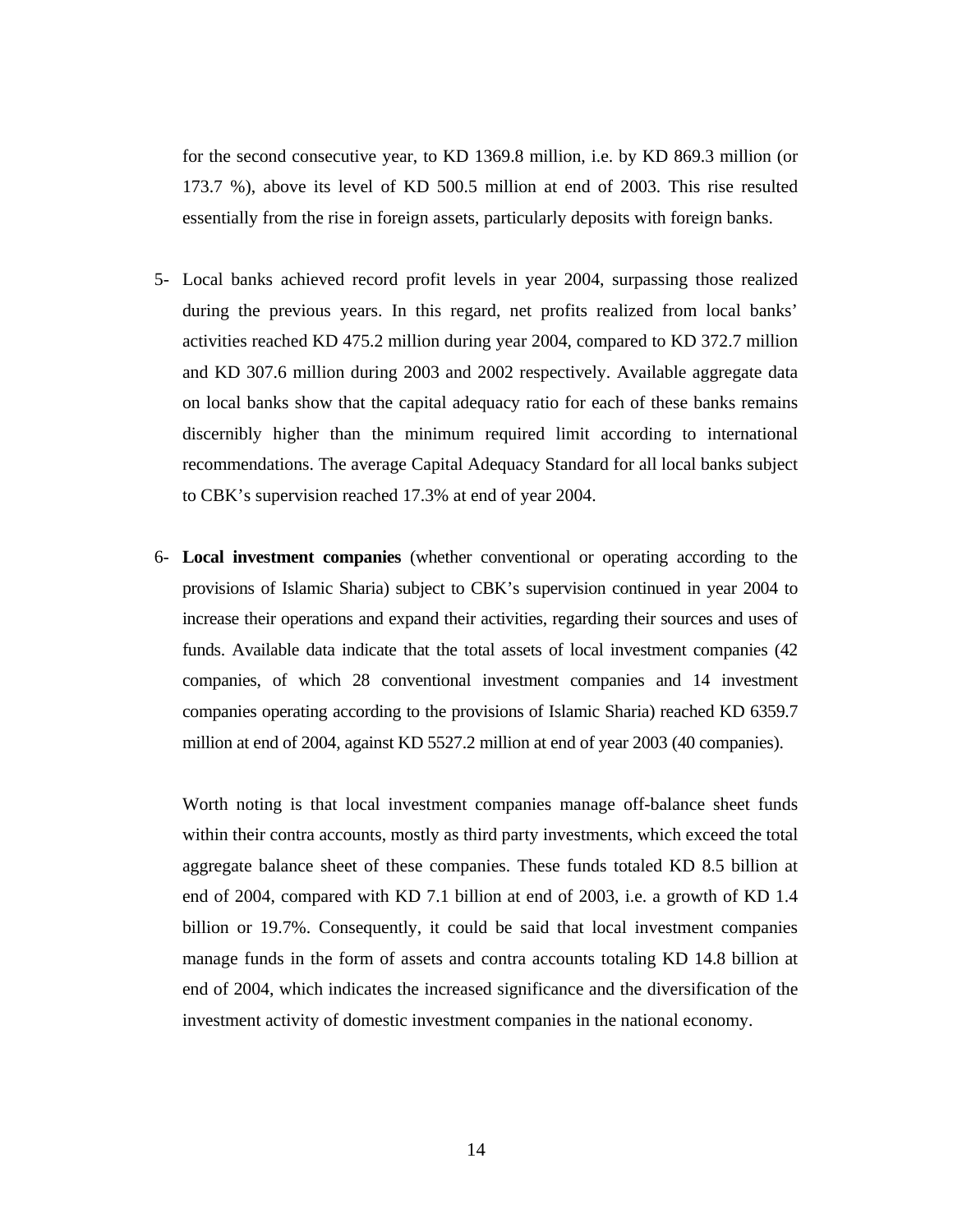- 7- Available comparative financial data on **conventional investment companies** (26 companies) indicate that their total aggregate balance sheet reached KD 4820.4 million at the end of year 2004, thus recording a growth of KD 628.7 million (or 15%) above its level of KD 4191.7 million at end of the previous year, for the same companies.
- 8- Available comparative financial data on the aggregate balance sheet of **investment companies operating in accordance with the provisions of the Islamic Sharia** (11 companies) indicate a tangible growth of KD 139.9 million (11.8%) in that total balance sheet to KD 1323.8 million at end of year 2004, compared to KD 1183.9 million for the same companies at end of the previous year.
- 9- Available comparative financial data also indicate that the **total balances of contra accounts of local investment companies** (26 conventional investment companies, and 11 companies operating in accordance with the provisions of Islamic Sharia), reached KD 8137 million at end of year 2004, thereby recording a noticeable rise of KD 1327.8 million (19.5%) above their end of year 2003 level of KD 6809.1 million.
- 10- The role of **locally established investment funds** registered with CBK gained prominence in the domestic market, and their number rose at an accelerated pace to 60 funds, of which 20 funds operating in accordance with the provisions of Islamic Sharia at end of 2004, compared with 48 funds at end of 2003. These funds vary in regard to their objectives and areas of activity.

The total assets of investment funds for which data were available for 2004 (49 investment funds) reached KD 2341.8 million at end of year 2004, against KD 1685.6 million at end of year 2003 for 40 investment funds. At end of year 2004, the paid-up capitals of these funds (49 investment funds) totaled KD 1374.7 million, while their total owners' equity amounted to KD 1886.5 million, compared to KD 1185.8 million and KD 1647.1 million respectively at end of 2003 (for 40 investment funds). The investments of these funds are essentially concentrated in the Kuwait Stock Exchange and the domestic real-estate sector.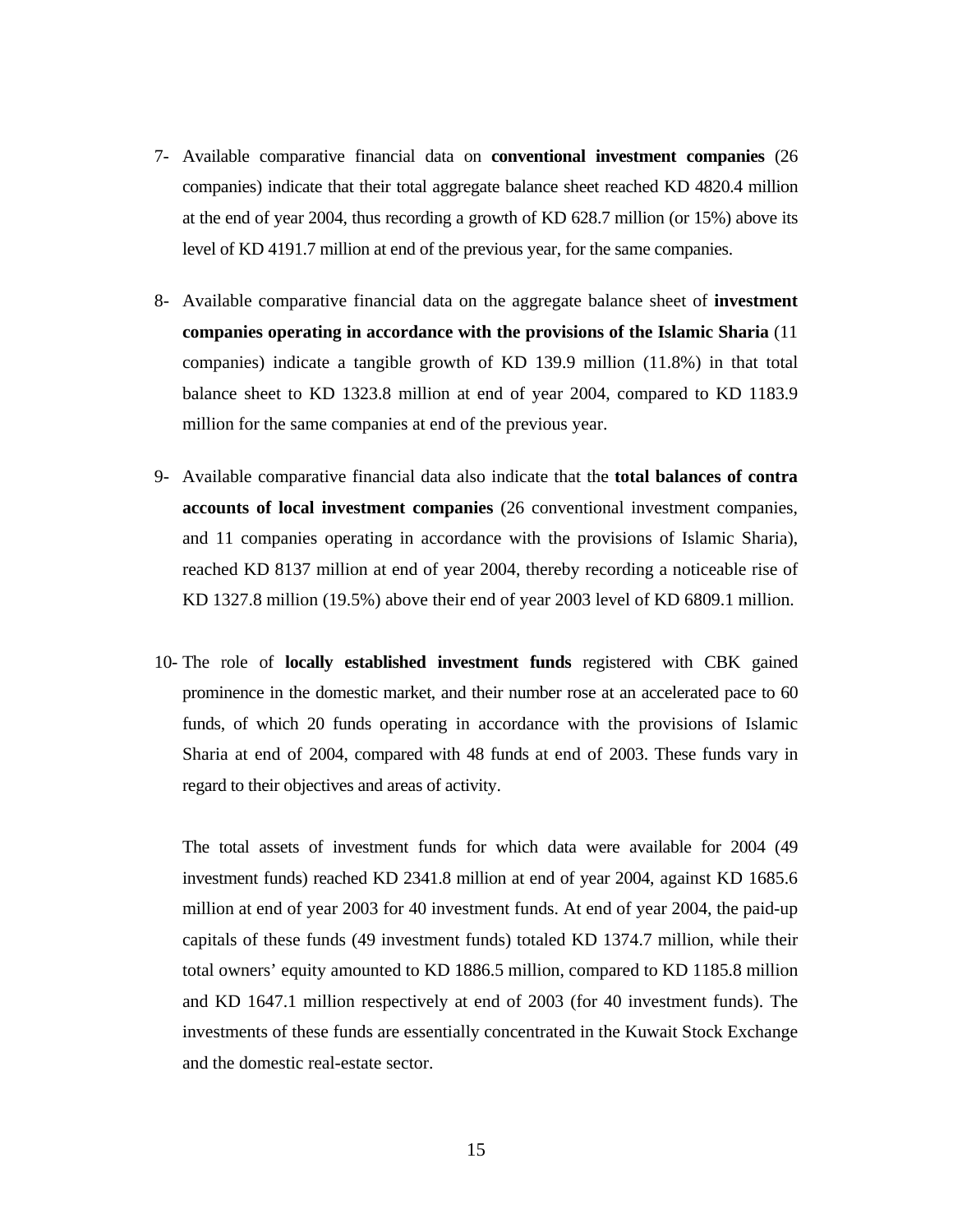During year 2004, investment funds (49 investment funds) realized net profits amounting to KD 194.1 million from their operations, against KD 379.6 million (for 40 investment funds) in the previous year. Cash distributions to share (unit) holders reached KD 102.5 million in year 2004, against KD 104.4 million in the previous year.

It is noted that the profitability ratio of investment funds recorded in 2004 a decline for the first time since year 2000, as the ratio of net profit to total assets declined to 8.3% at end of 2004 against 22.5% at end of the previous year. Worth noting is that the above mentioned investment funds, most of which concentrate their operations in the domestic financial and real-estate markets, became a main player in these markets where their total investments exceeded KD 2.3 billion at end of 2004. Also, these investment funds added a new depth and an institutional dimension to trading and investing operations in these markets.

- 11- Certain units of the local banking and financial system, such as local banks and investment companies, **are marketing a number of foreign investment funds in the local market**. These funds, whose activity is concentrated essentially in foreign financial and real-estate markets, constitute a channel for directing the flows of residents' investment capitals to external investments through the local agents of these funds. At end of year 2004, there were 72 locally-marketed foreign investment funds against 68 funds at end of the previous year. Resident investors' subscriptions to these investment funds reached KD 939.3 million at end of 2004, from KD 654.9 million at end of the previous year (i.e. an increase of KD 284.4 million or 43.4%).
- 12- Available comparative data on 30 **local exchange companies** of the total number of companies registered with CBK and subject to its supervision, (35 companies as at end of 2004) indicate that their aggregate balance sheet grew by KD 8.7 million or 14.8% to KD 67.3 million at end of year 2004, compared to KD 58.7 million at end of the previous year (for the same thirty companies).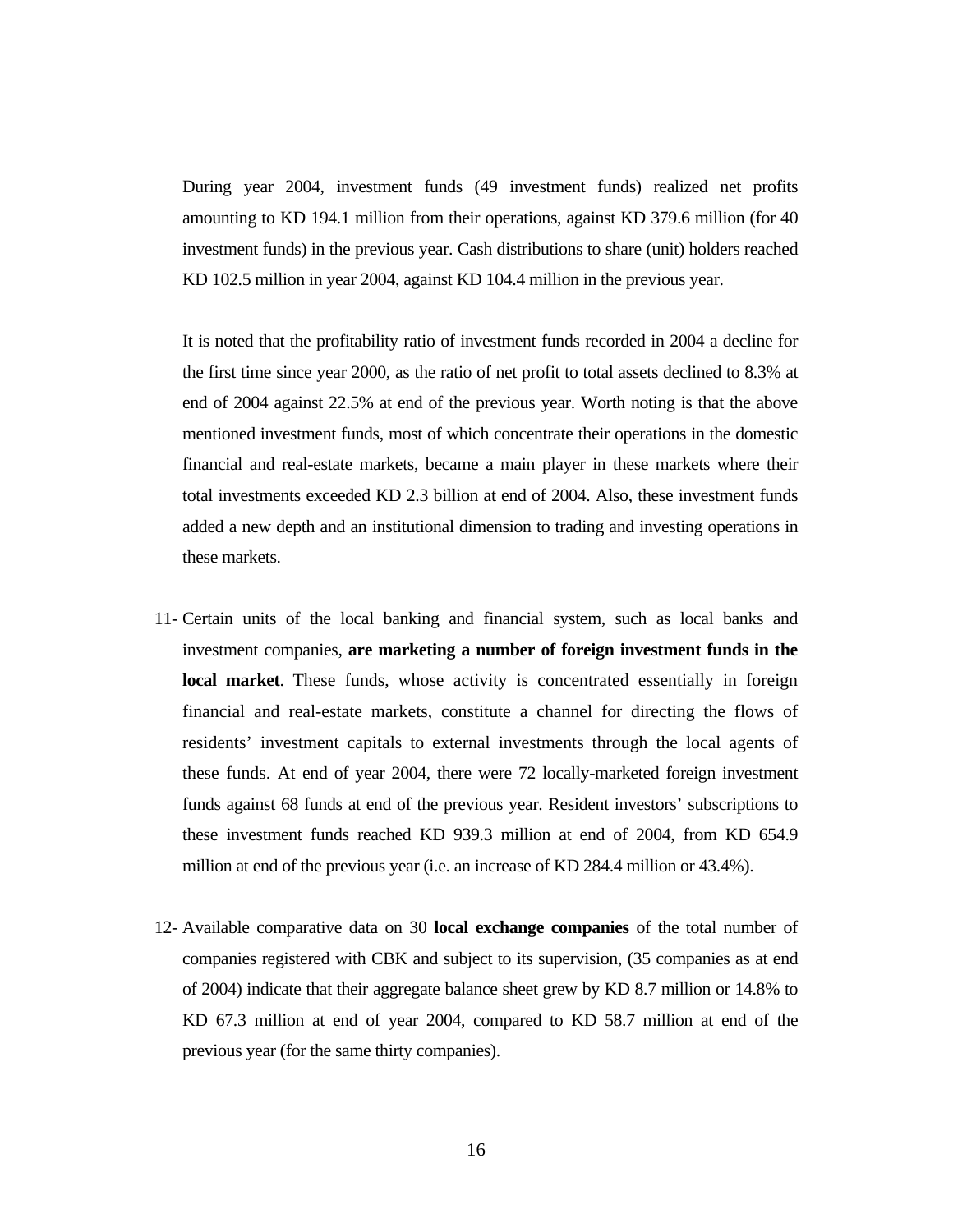Profitability ratios in local exchange companies improved during 2004, as the ratio of net profit to partners' equity increased from 13.8% for year 2003 to 17.5% for year 2004. The return on paid-up capital rose from 16.8% to 21.1%. Also, the return on total assets increased from 7.9% to 8.6%, due essentially to the increase in profitability (by 26% or KD 1.2 million) by a rate higher than the rate of increase in the value of total assets (14.8% or KD 8.7 million) .

### **Fourth- Developments in Public Finance:**

In its fourth part, the economic report focused on following up the developments in public finance in the State of Kuwait during 2004, through three main sections. The first addressed the key aspects of public finance developments during 2004, based on the monthly followup statements of the government fiscal operations within the general budget of ministries and governmental bodies for that year. The second presented the most significant developments in the closing account for the fiscal year 2003/04, and the third reviewed the revenue estimates and allocations for expenditures in the general budget for the fiscal year 2004/05, and the portion executed thereof during the period  $1/4/2003 - 31/12/2003$  (as reported in the monthly follow-up statements). The contents of that part of the report can be summarized as follows:

**1-** The marked rise in both the world oil prices and the State of Kuwait oil production rates during 2004, had a noticeable effect on the growth of total actual budgetary revenues collected during that year, which reached levels unattained since the surge in oil price in the mid-seventies of the previous century, thereby rising by 23.5% to KD 8402.1 million, compared with KD 6800.6 million during the previous year. Along with the rise in actual budgetary revenues, their ratio to the GDP rose to 51.2% during 2004, from 49.4% during the previous year. This was accompanied with a rise by a relatively lower rate in the actual budgetary expenditures to KD 4860.1 million during 2004, from KD 4278.9 million during the previous year, i.e. a rise of KD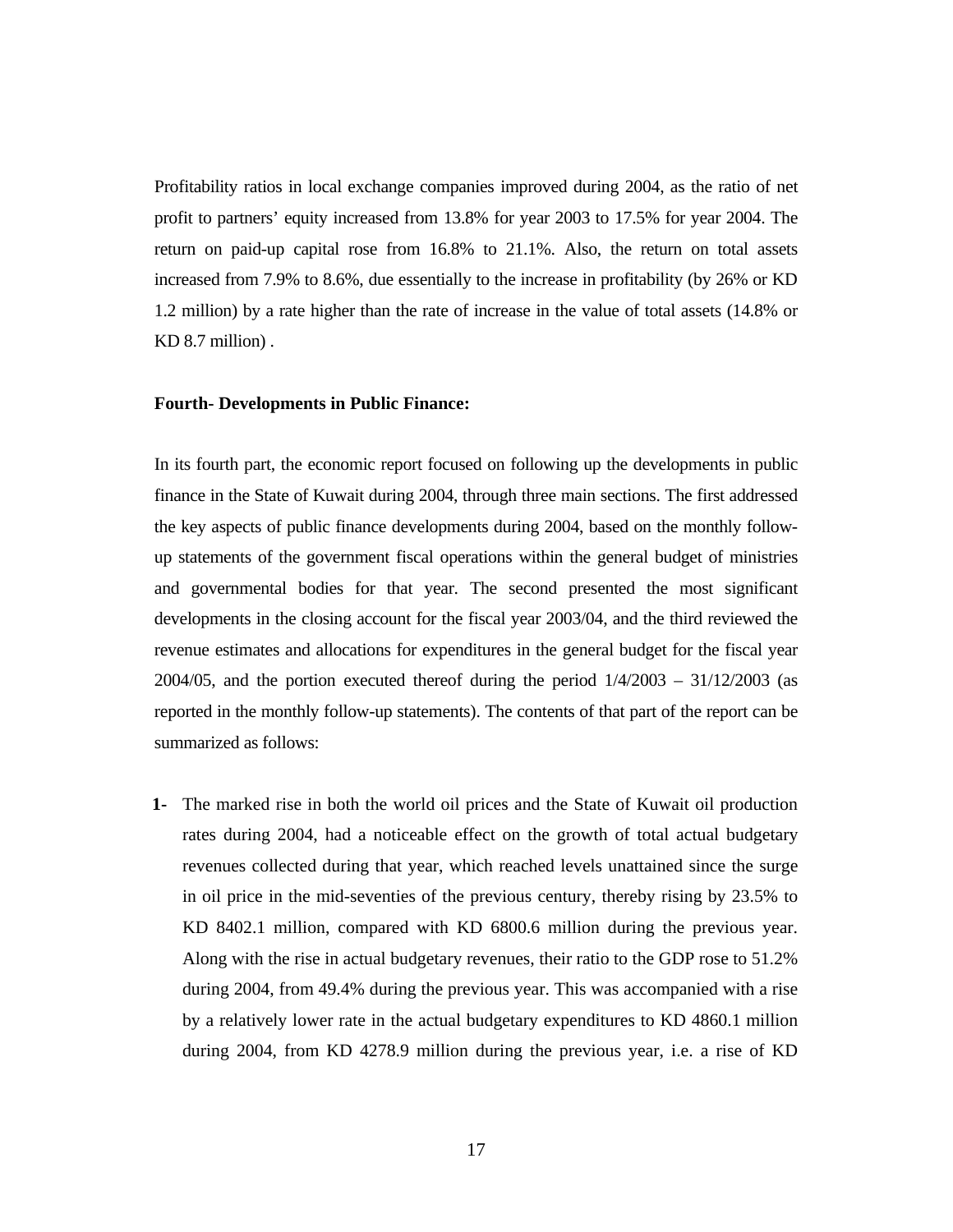581.2 million or 13.6%. Consequently, according to the monthly follow-up statements, the State general budget realized, before deducting the allocations for the Reserve Fund for Future Generations, a surplus of KD 3542 million (21.6% of GDP) during 2004, compared to a surplus of KD 2521.7 million (18.3% of GDP) during the previous year, i.e. a rise of KD 1020.3 million or 40.5%.

- **2-** According to **the closing accounts' data of the fiscal year 2003/04**, the actual budgetary revenues collected during the fiscal year 2003/04 rose to KD 6937.3 million compared with KD 6219 million during the previous fiscal year, i.e. a rise of KD 718.3 million or 11.5%. The largest portion (90.7%) of that mentioned rise was the increase in actual budgetary oil revenues by KD 651.5 million or 11.8%, from KD 5498.5 million during the fiscal year 2002/03 to KD 6149.9 million during the fiscal year 2003/04. This increase reflects the favorable developments in world oil markets, and the accompanying rise in both the average actual price of a barrel of Kuwaiti export crude oil, and the State of Kuwait crude oil production rate during the fiscal year 2003/04, compared with the previous fiscal year. Additionally, the actual budgetary non-oil revenues within the closing account of the fiscal year 2003/04 increased by KD 66.8 million (or 9.3%) to KD 787.3 million, compared to KD 720.5 million for the previous fiscal year. This rise was essentially concentrated in the increase in revenues resulting from the collection of taxes and fees on international trade and transactions (fifth chapter) and service revenues (sixth chapter), by 45.8% and 11.3% respectively, during the fiscal year 2003/04, compared to the previous fiscal year.
- **3-** Within the closing account of the fiscal year 2003/04, the actual budgetary expenditures increased to KD 5522.8 million, against KD 4927.4 million in the previous fiscal year, i.e. a rise of KD 595.4 million or 12.1%. This rise encompassed all chapters of public expenditures, though unevenly. The largest portion (48.5%) of the mentioned growth in the actual budgetary expenditures within the closing account of the fiscal year 2003/04, is attributable to the increase in actual budgetary expenditures under the fifth chapter (miscellaneous expenditures and transfer payments) by 12.5% to KD 2607.5 million,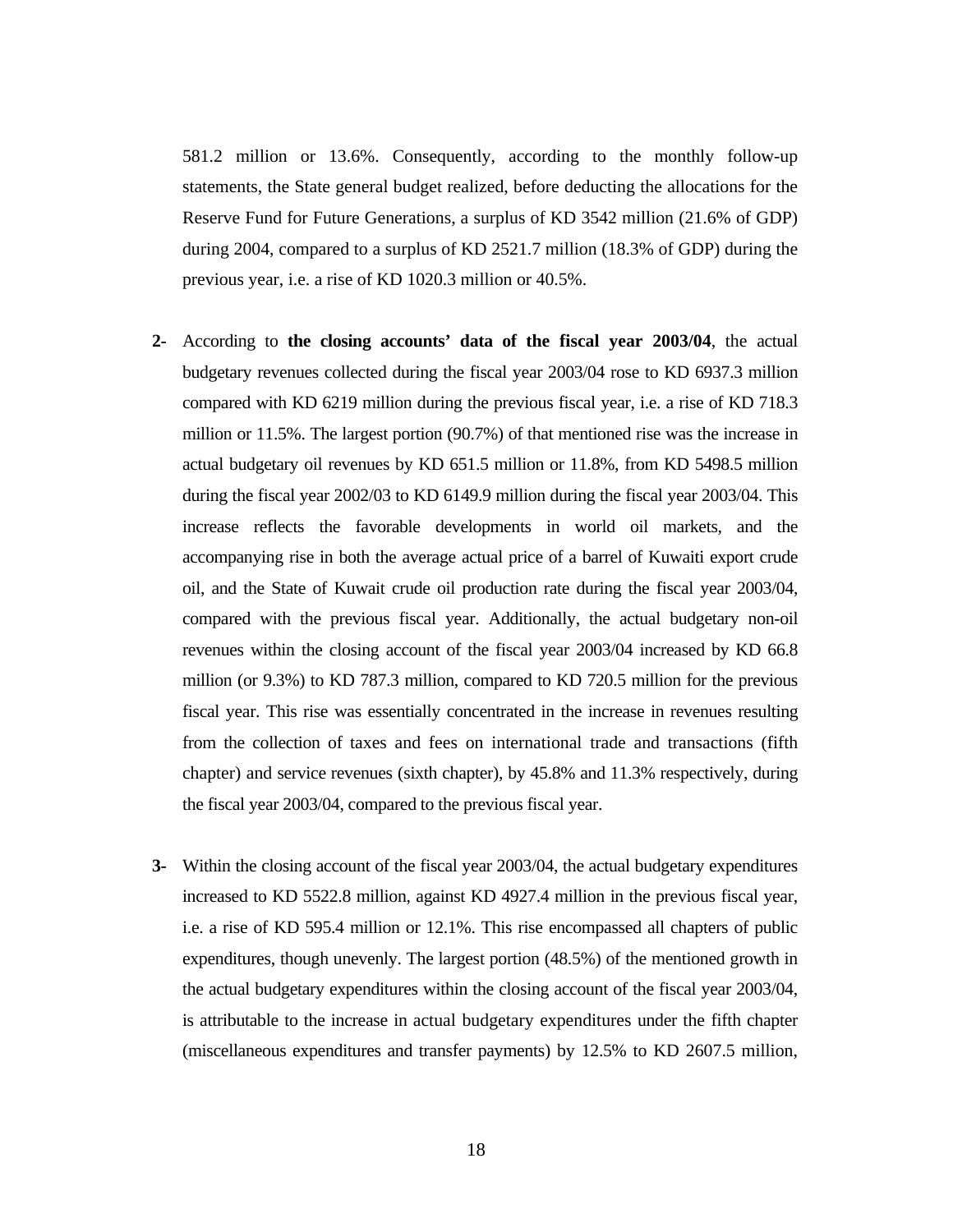compared with KD 2318.7 million during the previous fiscal year 2002/03 .

- **4-** In light of the above mentioned developments in actual revenues and expenditures, the closing account for the fiscal year 2003/04 realized a surplus of KD 1414.4 million, before deducting the allocations for the Reserve Fund for Future Generations, against an actual surplus of KD 1291.6 million for the previous fiscal year, i.e. an increase of KD 122.8 million or 9.5%.
- **5-** The report also reviewed, within this part, the general aspects of **revenue estimates and allocations for expenditures in the general budget for the fiscal year 2004/05**  enacted by the Law No. (68) of year 2004, and followed up the portion executed thereof during the period (April-December 2004). Within this context, the report indicated the following:
	- The budgetary revenue estimates for the fiscal year 2004/05 reached KD 3319.7 million, indicating a decline of KD 235.2 million (6.6%) below their estimates for the fiscal year 2003/04. This decline is essentially attributable to the decrease in the oil revenues estimates (by KD 235.2 million to KD 2735.3 million). The budgetary nonoil revenue estimates for the fiscal year 2004/05 almost equaled their approved estimates for the fiscal year 2003/04.
	- The allocations for budgetary expenditures for the fiscal year 2004/05 increased by KD 555 million or 9.3% to KD 6505.4 million, compared to KD 5950.4 million for the allocations for budgetary expenditures for the previous fiscal year 2003/04. The largest portion (76.2%) of that increase reflected the rise in the approved estimates of current budgetary expenditures.
	- According to the monthly follow-up statements of actual budgetary revenues and expenditures during the first nine months of the fiscal year 2004/05 (April-December 2004), the actual budgetary revenues collected during that period rose to KD 6595.2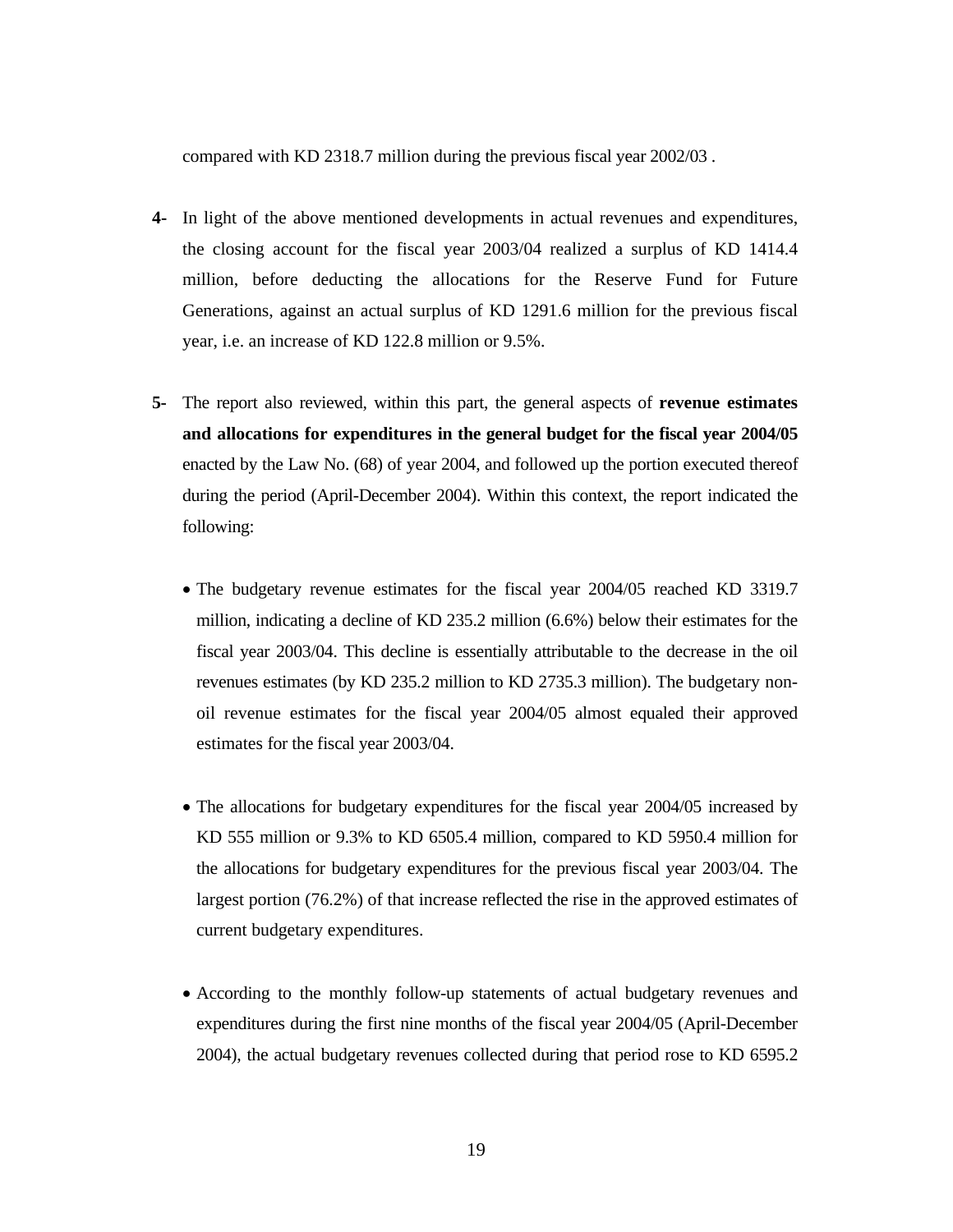million, i.e. an increase of KD 1476.6 million or 28.8% above the actual budgetary revenues of KD 5118.6 million collected during the corresponding period of the previous fiscal year (April-December 2003). This increase essentially reflects the rise in world oil prices and the increase in the actually produced quantities of oil, and the resulting rise in actual budgetary oil revenues collected during the first nine months of the fiscal year (2004/05) to KD 6065.2 million, against KD 4532.9 million during the corresponding period of the previous fiscal year (April-December 2003), representing an increase of KD 1532.3 million or 33.8%. Conversely, the actual budgetary non-oil revenues collected during the first nine months of the previous year 2004/05 declined by KD 55.6 million or 9.5%, compared to the corresponding period of the previous fiscal year.

- The total actual budgetary expenditures during the first nine months of the fiscal year 2004/05 (April-December 2004) reached KD 3268.7 million, higher by KD 162.4 million (5.2%) than the actual budgetary expenditures during the corresponding period (April-December 2003) of the previous fiscal year. This rise was essentially concentrated in the actual budgetary expenditures under both the second chapter (requirements of goods and services) and fourth chapter (construction projects and public acquisitions) which rose collectively by KD 199.4 million (49.5%) during the first nine months of the fiscal year 2004/05, compared to the corresponding period of the previous fiscal year.
- As an outcome of the above developments during the first nine months of the fiscal year 2004/05 (April-December 2004), the general budget realized during that period an actual surplus of KD 3326.5 million, compared with an actual surplus of KD 2012.2 million during the period (April-December 2003), before deducting the allocations for the Reserve Fund for Future Generations, i.e. an increase of KD 1314.2 million or 65.3%.

## **Fifth- Developments in Foreign Trade and Balance of Payments:**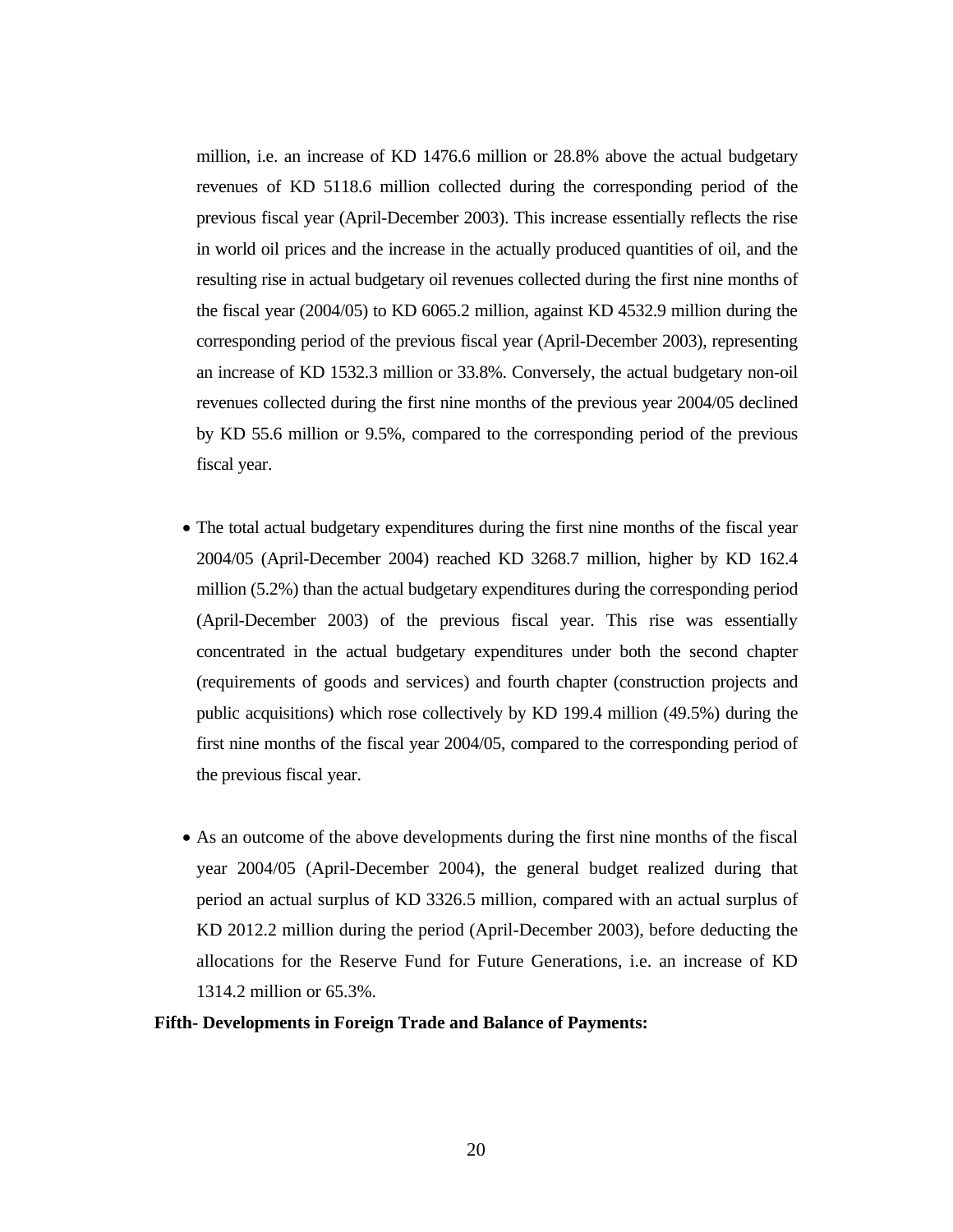The fifth part of the report focused on following up and analyzing the main developments witnessed in the economic and financial relations between the residents in the domestic economy and residents in other economies, as reflected by the available data and estimates on the Foreign Trade and Balance of Payments (BOP) statistics for year 2004. The most significant aspects covered by the report in this regard can be summarized as follows:

- 1- Data on the Balance on Goods, expressing the activity in merchandise exchange between the domestic economy and other economies, highlight the positive reflections of the favorable developments in world oil prices during 2004 on that balance, which rose to KD 5688 million compared to KD 3350 million during the previous year, i.e. a rise of KD 2138 million or 60.2%. Along with the rise in the Balance on Goods surplus, its ratio to the GDP at current prices rose from 25.8% during 2003 to 34.6% during 2004. The main source of that rise was the noticeable growth of the total value of the State of Kuwait's merchandise exports and re-exports on 'fob' basis, by KD 2411 million or 37.1% to KD 8906 million during 2004, from KD 6495 million during the previous year. This increase encompassed the increase in both oil the exports by KD 2350 million or 40.3% (from KD 5832 million to KD 8182 million) on the one hand, and non-oil exports by KD 61 million or 9.2% (from KD 663 million to KD 724 million) on the other. The total value of Kuwait's merchandise imports (fob) rose by KD 273 million (9.3%) to KD 3218 million during 2004 from KD 2945 million during the previous year.
- 2- The deficit realized in the Services Account (Net) in the BOP statistics, which reflects the outcome of transactions between residents and non-residents of the domestic economy with regard to transportation, insurance, travel and other services, rose by KD 223 million or 21.5% to KD 1258 million during 2004, compared with a deficit of KD 1035 million in the previous year. This rise essentially reflects the collective rise in the total value of payments from residents in the domestic economy, recorded on the debit side of the Services Account, under the 'Travel', 'Transportation' and 'Government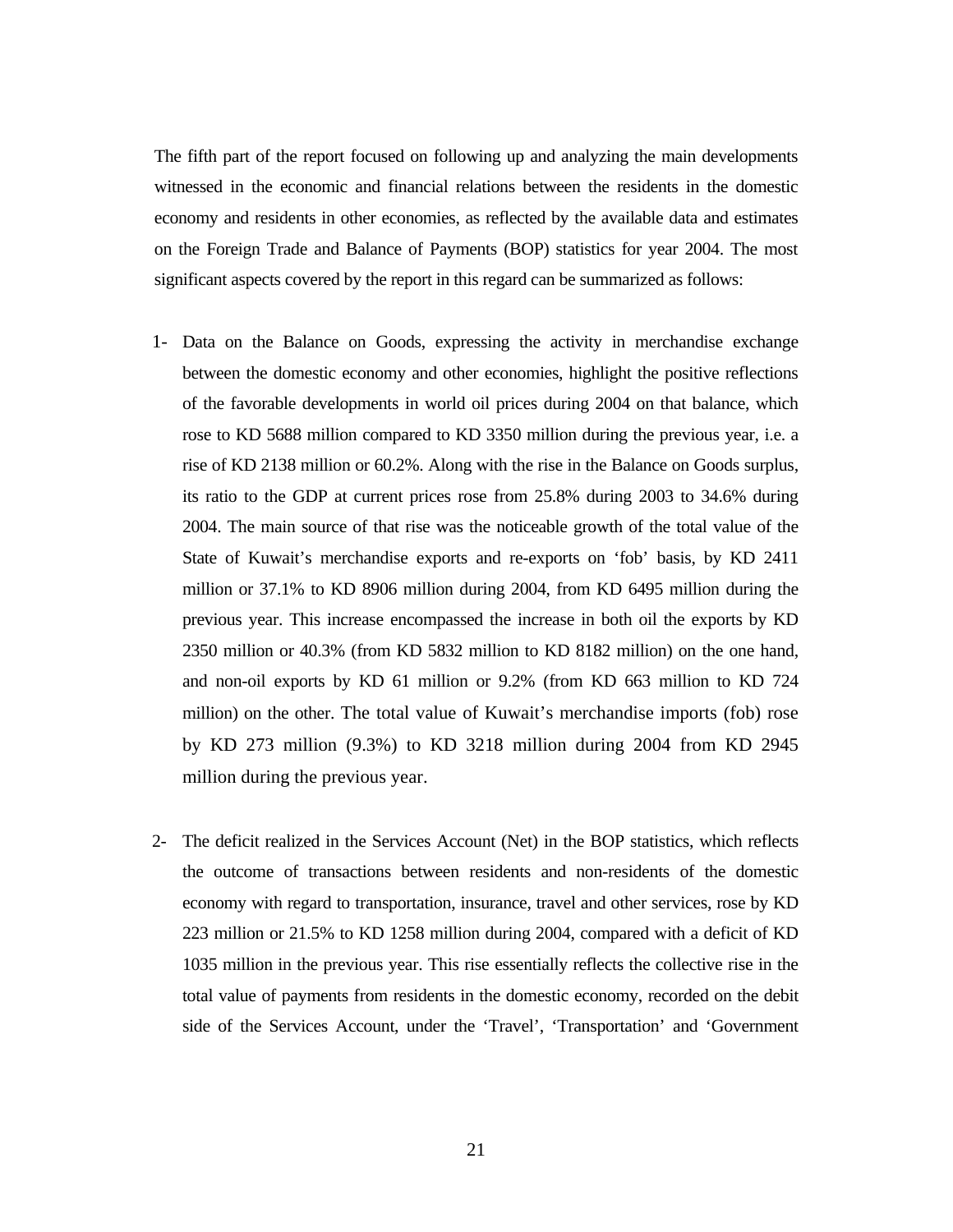Services' items by KD 263 million (13.5%) from KD 1946 million during 2003 to KD 2209 million during 2004.

- 3- The resumption of growth at rapid rates in the surplus realized in the 'Investment Income' item to KD 1886 million during 2004, compared to a surplus of KD 1000 million during the previous year, i.e. an increase of KD 886 million or 88.6%. This rise reflects the favorable developments in the rates of return on financial instruments and investment assets in the major financial markets, along with the increase in the balances of Kuwait's external investments abroad during 2004.
- 4- The deficit recorded in the Current Transfers (Net) item, rose by KD 42 million (5.9%) to KD 751 million during 2004, from KD 709 million during the previous year. This rise is essentially attributable to the growth in the net value of the outbound unrequited current transfers by the 'Other Sectors', including the transfers of expatriate workers which recorded an increase of KD 69 million or 10.8% to KD 751 million during 2004, compared to their previous year level of KD 709 million.
- 5- The Current Account in the BOP statistics of the State of Kuwait (which reflects the outcome of the above mentioned developments regarding the balance on goods, Services Account (Net), Investment Income (Net) and current transfers) realized a surplus of KD 5565 million during 2004, compared with a surplus of KD 2806 million during the previous year, i.e. a rise of KD 2759 million or 98.3%. As a result of the rise in the Current Account surplus, its ratio to the GDP at current prices rose to 33.9% during 2004, from 20.4% during the previous year.
- 6- The net financial inflows recorded on the credit side under the Capital Account of the BOP statistics of the State of Kuwait declined from KD 426 million during 2003 to KD 128 million during 2004. This development essentially reflects the total value of compensations received by residents in the domestic economy from the United Nations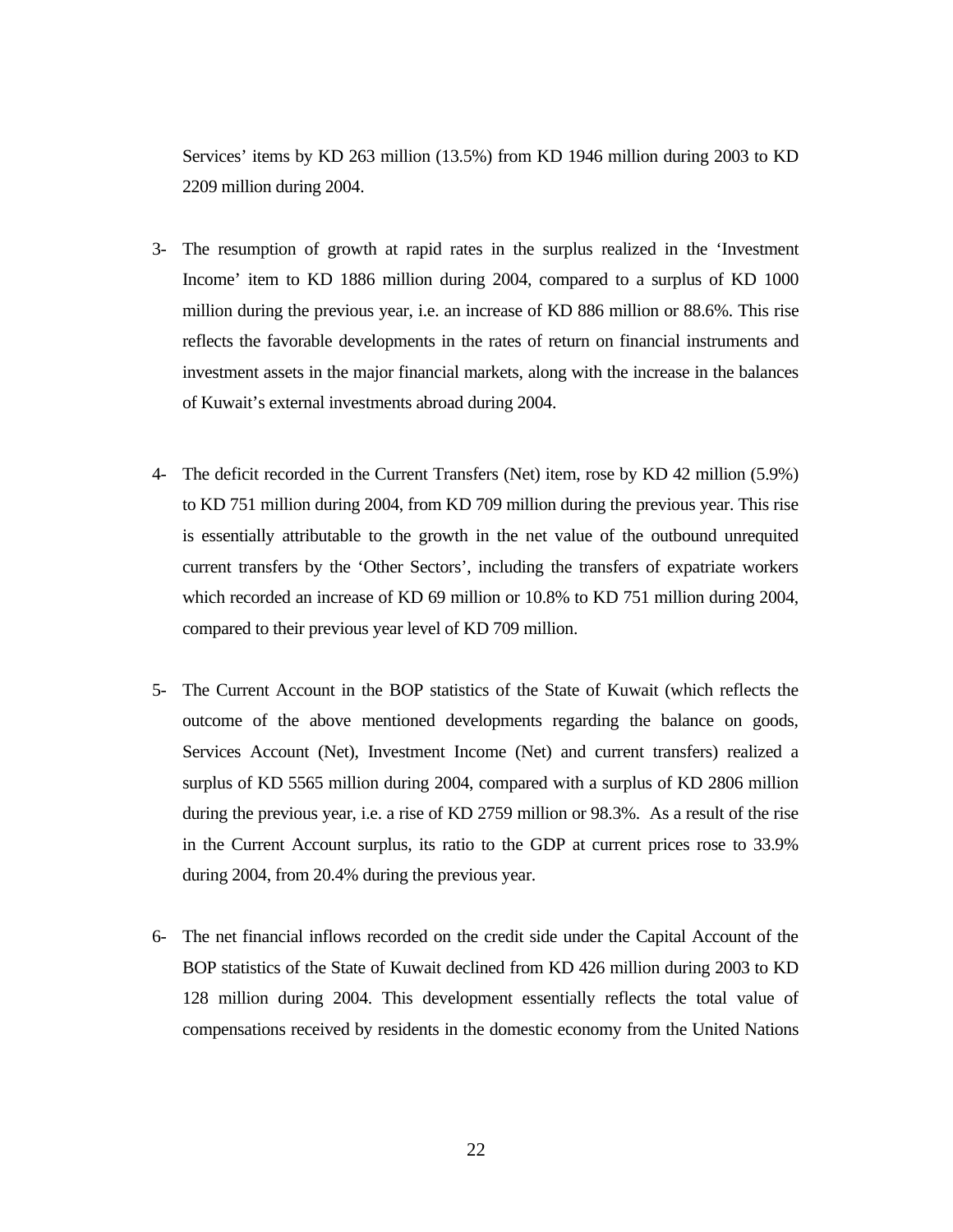Compensation Committee against damages sustained as a result of the brutal Iraqi invasion and occupation of the State of Kuwait.

- 7- The growth in net value of Kuwait's external investments recorded on the debit side under the financial account of the BOP statistics of the State of Kuwait, accelerated by KD 2282 million (64.1%) to KD 5841 million during 2004, compared with a growth of KD 3559 million in the net value of these assets during 2003. This rise occurred during 2004 as the outcome of the growth in the net value of assets invested abroad by the institutions and bodies recorded under the General Government (by KD 4795 million), local banks (by KD 862 million), and the 'Other Sectors' (by KD 193 million). From the perspective of the composition of investments abroad within the 'Financial Account', the report indicated that the above mentioned growth in net value of Kuwait's investments abroad during 2004, reflects the outcome of the growth of Kuwaiti investments recorded under the 'Portfolio Investments (Net)' item by KD 4041 million, the 'Other Investments (Net)' item by KD 1242 million, and the 'Direct Investment (Net)' item by KD 558 million.
- 8- As an outcome of the mentioned developments in the current account, the capital and financial account, along with the developments concerning error or omission in all items of the BOP statistics, the overall balance in these statistics realized a surplus of KD 197 million during 2004, after realizing a deficit of KD 291 million during 2002, and KD 524 million during 2003. This surplus reflected on the Total Reserve Assets of the Central Bank of Kuwait (CBK) which rose by the same amount (KD 197 million) at end of 2004, compared to end of the previous year. If the overall position of the State of Kuwait Balance of Payments is considered from a broader perspective to reflect the changes in reserve assets available to the domestic economy which could be used for the Balance of Payments purposes, essentially represented in the change in net value of external investments of some governmental institutions and authorities under the 'General Government' item, in addition to the change in total reserve assets of CBK, the overall position of the Balance of Payments shows a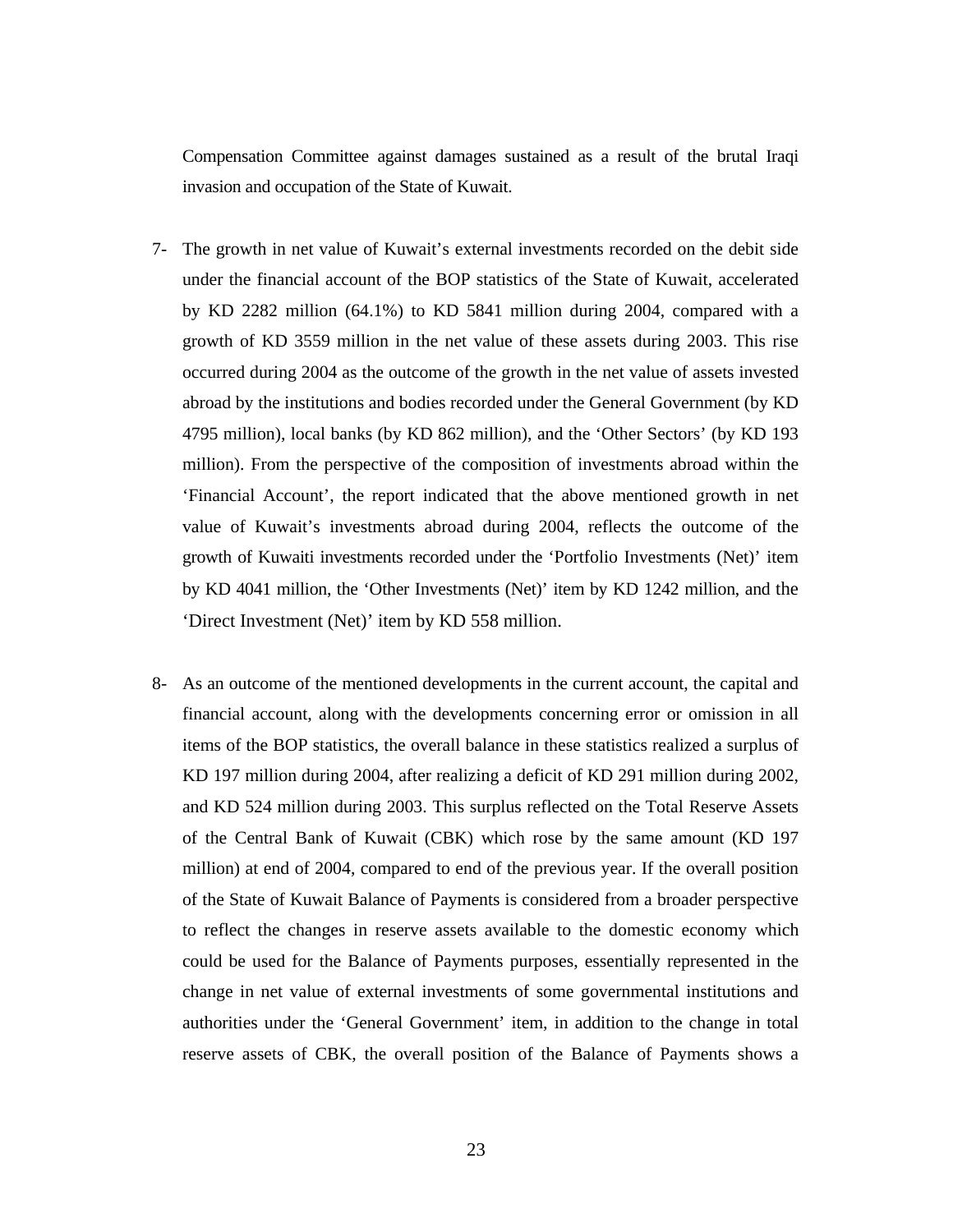surplus of KD 5944.3 million during 2004, compared with a surplus of KD 1981.7 million during 2003, i.e. an increase of KD 3962.6 million or 200%.

# **Sixth- Developments in the Kuwait Stock Exchange Activity:**

The report addressed, in its sixth and last part, the developments in the Kuwait Stock Exchange (KSE) activity during 2004, as reflected by data on the main indices of trading activity and prices, along with analyzing the most significant factors influencing these indices, the performance of listed companies, the developments in the share issue base and the new companies listed on the market during year 2004. With regard to the developments in the main indices of the Kuwait Stock Exchange (KSE), the report indicated that though the price indices realized record levels during year 2004, their growth rates during that year were below those recorded in the previous year. The KSE General Price Index rose from 4790.2 points at end of 2003 to 6409.5 points at end of 2004, i.e. an increase of 33.8%, following its recorded rate of increase of 101.7% during the previous year. Conversely, a decline was recorded in the total value of traded shares (by 6%), the total quantity of traded shares (32.3%), and number of transactions (2.3%). Also, the daily averages of the value and quantity of traded shares declined by 7.9% and 33.7% respectively in 2004, compared to the previous year.

Regarding the factors affecting the developments in KSE's activity during 2004, the report indicated that several factors jointly influenced KSE's activity positively during 2004. These factors contributed to enhancing the listed-companies' performance, along with firmly establishing the atmosphere of optimism and confidence in the market; thus attracting more liquidity to the market. Among the most notable of these developments were the continued growth in the net profits realized by listed companies, the increase in the number of companies listed on the market, the atmosphere of confidence and optimism regarding the domestic economy's performance and the growing rates of government expenditures, and the increase in corporate trading. The report also addressed the performance of KSE-listed companies during 2004, indicating that these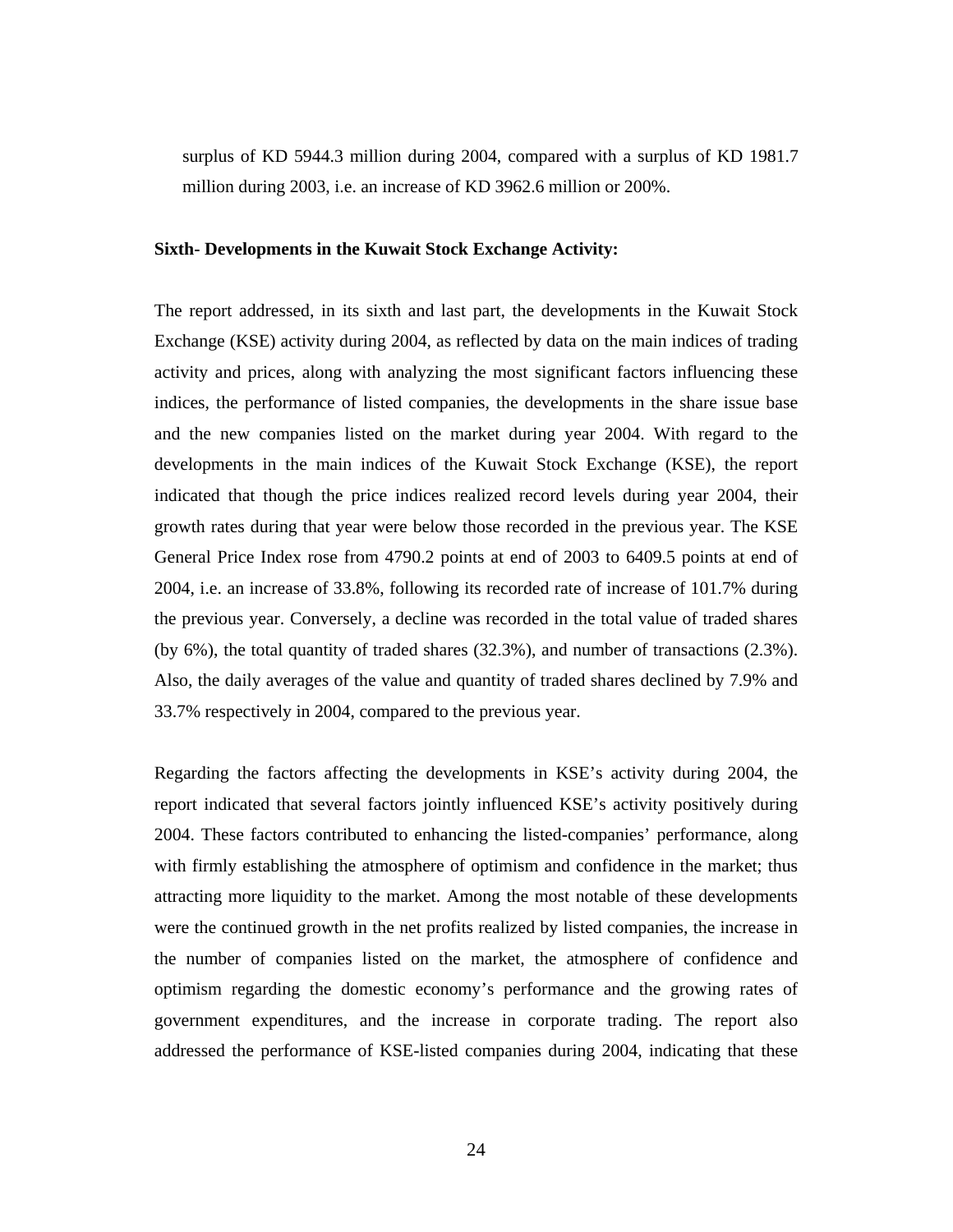companies realized a rise of 20% in their profits compared to the previous year, whereby the net profits of 107 companies for which data were available reached KD 1619.9 million, against KD 1349.6 million during 2003.

In regard to the developments in the share issue base and market capitalization, the report indicated that the number of listed companies reached 125 companies at end of 2004, from 108 companies at end of the previous year. This increase resulted from the listing of 18 new companies on the one hand, and the withdrawal of one (Non-Kuwaiti) company from the market on the other. Among the new companies, 2 companies were listed under the Investment sector, 3 companies under the Insurance, 3 companies under the Realestate sector, 5 companies under the Services sector, 2 new companies under the Industry sector, 1 new company under the Food sector, and 2 new companies under the Non-Kuwaiti Companies sector.

The market capitalization of listed companies rose by KD 4 billion or 22% during 2004 to KD 22.1 billion at end of that year, against KD 18.1 billion at end of 2003. The price movements contributed 57.2% of the rise in market capitalization of listed companies during 2004. In this regard, the report indicated that the listed Non-Kuwaiti companies realized the highest growth rates in market capitalization during 2004, as the market capitalization of their shares rose by 115% compared to the previous year. A significant portion (36%) of that rise resulted from the rise in the share prices of companies' listed under that sector, following the rise of these prices by 70.4% on average at end of 2004 compared to end of the previous year. Next in rank with regard to the growth rate in market capitalization was the Real-Estate companies sector (52%), followed by the Investment companies sector (29%), and the Insurance companies sector (28%).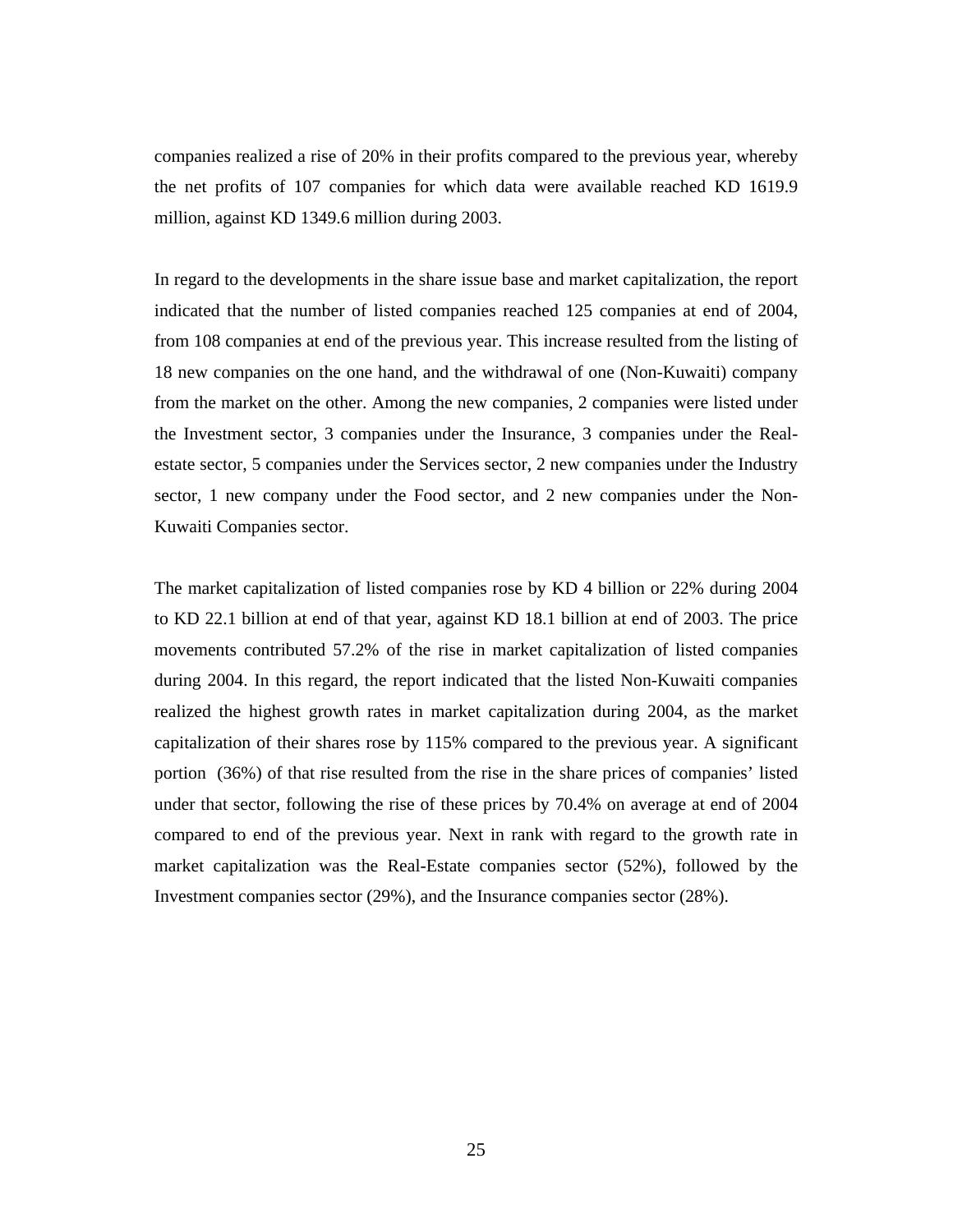| (KD Million)                                   |         |         |         |         |          |  |  |  |
|------------------------------------------------|---------|---------|---------|---------|----------|--|--|--|
| <b>Item</b>                                    | 2000    | 2001    | 2002    | 2003    | 2004     |  |  |  |
| <b>National Accounts:</b>                      |         |         |         |         |          |  |  |  |
| <b>GDP</b> at Current Prices:                  | 11312.3 | 10445.7 | 11584.5 | 13768.1 | 16420.3  |  |  |  |
| Crude Oil & Natural Gas Sector                 | 5543.9  | 4586.5  | 4409.2  | 5794.0  | 7817.8   |  |  |  |
| Non-oil Sectors                                | 5691.4  | 5775.3  | 7078.4  | 7839.0  | 8481.7   |  |  |  |
| Of which: Petroleum Products                   | 501.6   | 374.4   | 430.6   | 573.4   | 795.5    |  |  |  |
| <b>Import Duties</b>                           | 77.0    | 83.9    | 96.9    | 135.1   | 120.8    |  |  |  |
| GDP at Fixed (Prices of 1995:                  | 8680.2  | 8741.7  | 8696.6  | 9541.4  | $\cdots$ |  |  |  |
| Crude Oil & Natural Gas Sector                 | 3111.7  | 3042.7  | 2729.0  | 3290.5  | $\cdots$ |  |  |  |
| Non-oil Sectors                                | 5676.9  | 5807.6  | 6066.2  | 6427.5  | $\cdots$ |  |  |  |
| Of which: Petroleum Products                   | 539.4   | 487.7   | 520.8   | 602.1   | $\cdots$ |  |  |  |
| <b>Import Duties</b>                           | 76.2    | 81.5    | 90.1    | 80.1    | $\cdots$ |  |  |  |
| <b>Domestic Prices:</b>                        |         |         |         |         |          |  |  |  |
| CPI (2000=100)                                 | 100.0   | 101.3   | 102.2   | 103.2   | 104.5    |  |  |  |
| WPI (1980=100)                                 | 163.1   | 166.3   | 171.8   | 175.1   | 175.8    |  |  |  |
| <b>Monetary and Banking</b>                    |         |         |         |         |          |  |  |  |
| <b>Aggregates and Indicators:</b>              |         |         |         |         |          |  |  |  |
| Money Supply (M2)                              | 8163.2  | 9208.5  | 9646.3  | 10401.2 | 11655.2  |  |  |  |
| Money (M1)                                     | 1467.7  | 1641.4  | 2066.7  | 2611.5  | 3174.2   |  |  |  |
| Quasi-money                                    | 6695.6  | 7567.1  | 7579.6  | 7789.7  | 8481.0   |  |  |  |
| Private Sector Deposits with Local Banks       | 7746.6  | 8807.3  | 9204.1  | 9907.1  | 11124.2  |  |  |  |
| Of which: KD Deposits                          | 6852.0  | 7915.3  | 8300.5  | 8916.6  | 9955.3   |  |  |  |
| Credit Facilities Extended by Local Banks to   |         |         |         |         |          |  |  |  |
| Residents                                      | 5222.8  | 6027.0  | 6853.5  | 8419.4  | 9867.0   |  |  |  |
| Of which: Consumer Loans                       | 567.7   | 633.5   | 698.0   | 748.8   | 736.4    |  |  |  |
| Net Foreign Assets of Local Banks              | 773.3   | 456.1   | 409.3   | 500.5   | 1369.8   |  |  |  |
| Aggregate Balance Sheet of Local Banks         | 13806.2 | 15064.2 | 17063.7 | 18813.9 | 19144.2  |  |  |  |
| US dollar Exchange Rate against the KD at Year |         |         |         |         |          |  |  |  |
| End (fils)                                     | 305.68  | 307.36  | 299.70  | 294.70  | 294.70   |  |  |  |
| <b>Public Debt Instruments:</b>                |         |         |         |         |          |  |  |  |
| <b>Value of Issues:</b>                        | 3150.0  | 3435.0  | 4370.0  | 4400.5  | 3854.2   |  |  |  |
| <b>Treasury Bills</b>                          | 1707.0  | 2150.0  | 3460.0  | 3030.5  | 2515.2   |  |  |  |
| <b>Treasury Bonds</b>                          | 1443.0  | 1285.0  | 910.0   | 1370.0  | 1339.0   |  |  |  |
| <b>Balances at Year End:</b>                   | 2473.0  | 2463.0  | 2465.0  | 2460.5  | 2427.0   |  |  |  |
| <b>Treasury Bills</b>                          | 490.0   | 860.0   | 1555.0  | 1190.5  | 1088.0   |  |  |  |
| <b>Treasury Bonds</b>                          | 1983.0  | 1603.0  | 910.0   | 1270.0  | 1339.0   |  |  |  |
|                                                |         |         |         |         |          |  |  |  |

| Table $(82)$                            |
|-----------------------------------------|
| Development of Main Economic, Financial |
| and Monetary Indicators and Variables   |

......................................................................................................................……......Cont'd.